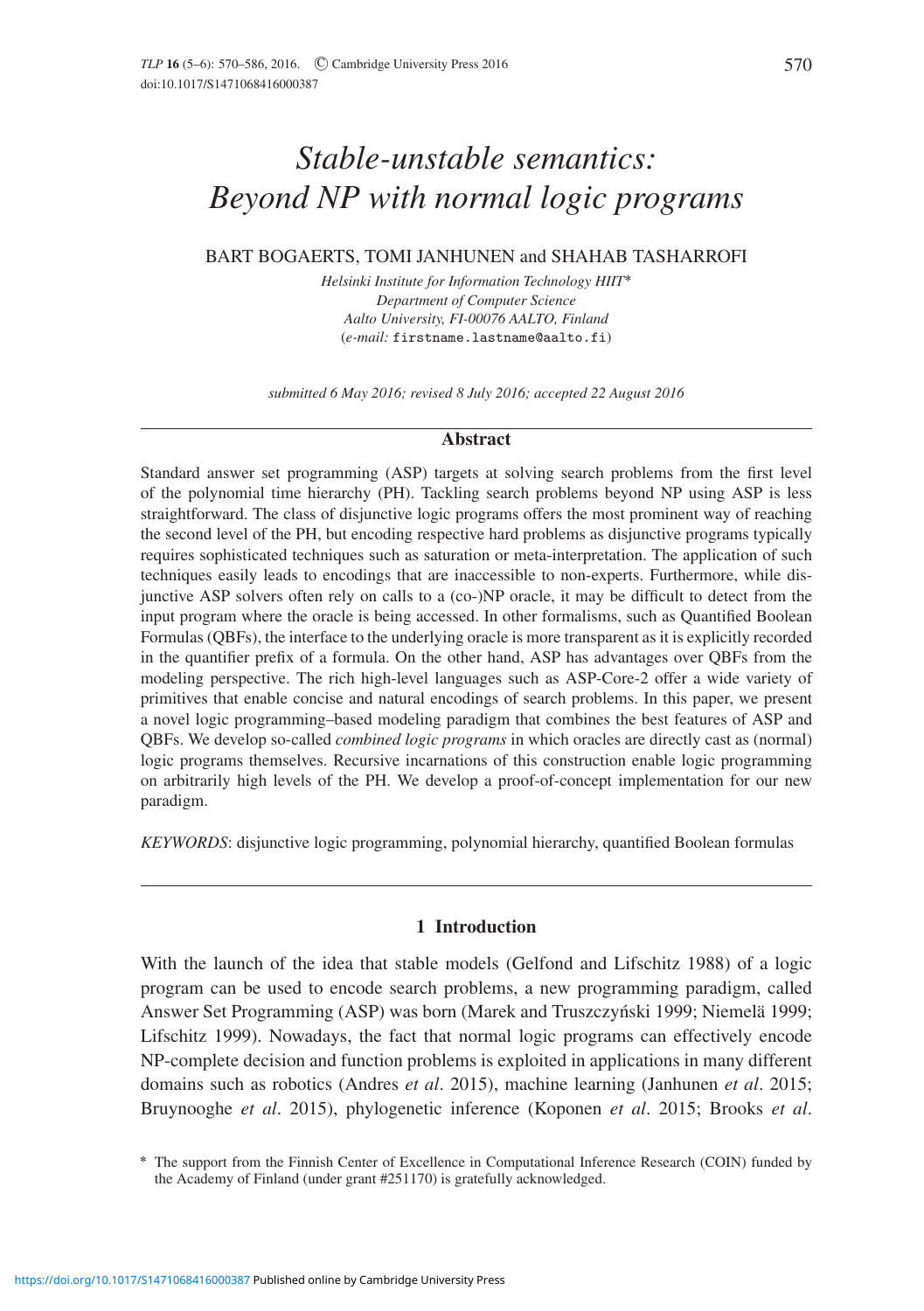2007), product configuration (Tiihonen *et al*. 2003), decision support for the Space Shuttle (Nogueira *et al*. 2001), e-Tourism (Ricca *et al*. 2010), and knowledge management (Grasso *et al*. 2009).

Tackling search problems beyond NP with ASP requires one to use more expressive logic programs than the normal ones. To this end, the class of disjunctive programs (Gelfond and Lifschitz 1991) is the most prominent candidate. As shown by Eiter and Gottlob (1995), the main decision problems associated to disjunctive programs are  $\Sigma_2^P$ - and  $\Pi_2^P$ complete, depending on the reasoning mode, i.e., *credulous* vs. *cautious* reasoning. But when it comes to applications, one encounters disjunctive encodings less frequently than encodings as normal logic programs. This is also witnessed by the benchmark problems submitted to ASP competitions (Calimeri *et al*. 2016). Such a state of affairs is not due to a lack of application problems since many complete problems from the second level of the PH are known. Neither is it due to a lack of implementations, since state-of-the-art ASP solvers such as DLV (Leone *et al*. 2006) and CLASP (Drescher *et al*. 2008; Gebser *et al*. 2015) offer a seamless support for disjunctive programs.

An explanation for the imbalance identified above can be found in the essentials of disjunctive logic programming when formalizing problems from the second level of the PH. There are results (Ben-Eliyahu and Dechter 1994) showing that such programs must involve *head cycles*, i.e., cyclic positive dependencies established by the rules of the program that intertwine with the disjunctions in the program. Such dependencies may render disjunctive programs hard to understand and to maintain. Moreover, the existing generic encodings of complete problems from the second level of the PH as disjunctive programs are based on sophisticated *saturation* (Eiter and Gottlob 1995) or *meta-interpretation* (Gebser *et al*. 2011) techniques, which may turn an encoding inaccessible to a non-expert. Eiter and Polleres (2006) identify the limitations of subprograms that act as (co-)NP-oracles and are embedded in disjunctive programs using the saturation technique. Summarizing our observations, the access to the underlying oracle is somewhat cumbersome and difficult to detect from a given disjunctive program. Interestingly, the oracle is better visible in native implementations of disjunctive logic programs (Janhunen *et al*. 2006; Drescher *et al*. 2008) where two ASP solvers cooperate: one is responsible for *generating* model candidates and the other for *testing* the minimality of candidates. In such an architecture, a successful minimality test amounts to showing that a certain subprogram has no stable models.

In other formalisms, the second level of the PH is reached differently. For instance, *quantified Boolean formulas* (QBFs) (Stockmeyer and Meyer 1973), record the interface between existentially and universally quantified subtheories, intuitively corresponding to the generating and testing programs mentioned above, explicitly in the quantifier prefix of the theory. From a modelling perspective, on one hand, QBFs support the natural formalization of subproblems as subtheories and the quantifications introduced for variables essentially identify the oracles involved. On the other hand, logic programs also have some advantages over QBFs. Most prominently, they allow for the natural encodings of *inductive definitions*, not to forget about *default negation*, *aggregates* and *first-order features* available in logic programming. The rich high-level modelling languages such as ASP-Core-2 (Calimeri *et al*. 2013) offer a wide variety of primitives that are not available for QBFs and require substantial elaboration if expressed as part of a QBF.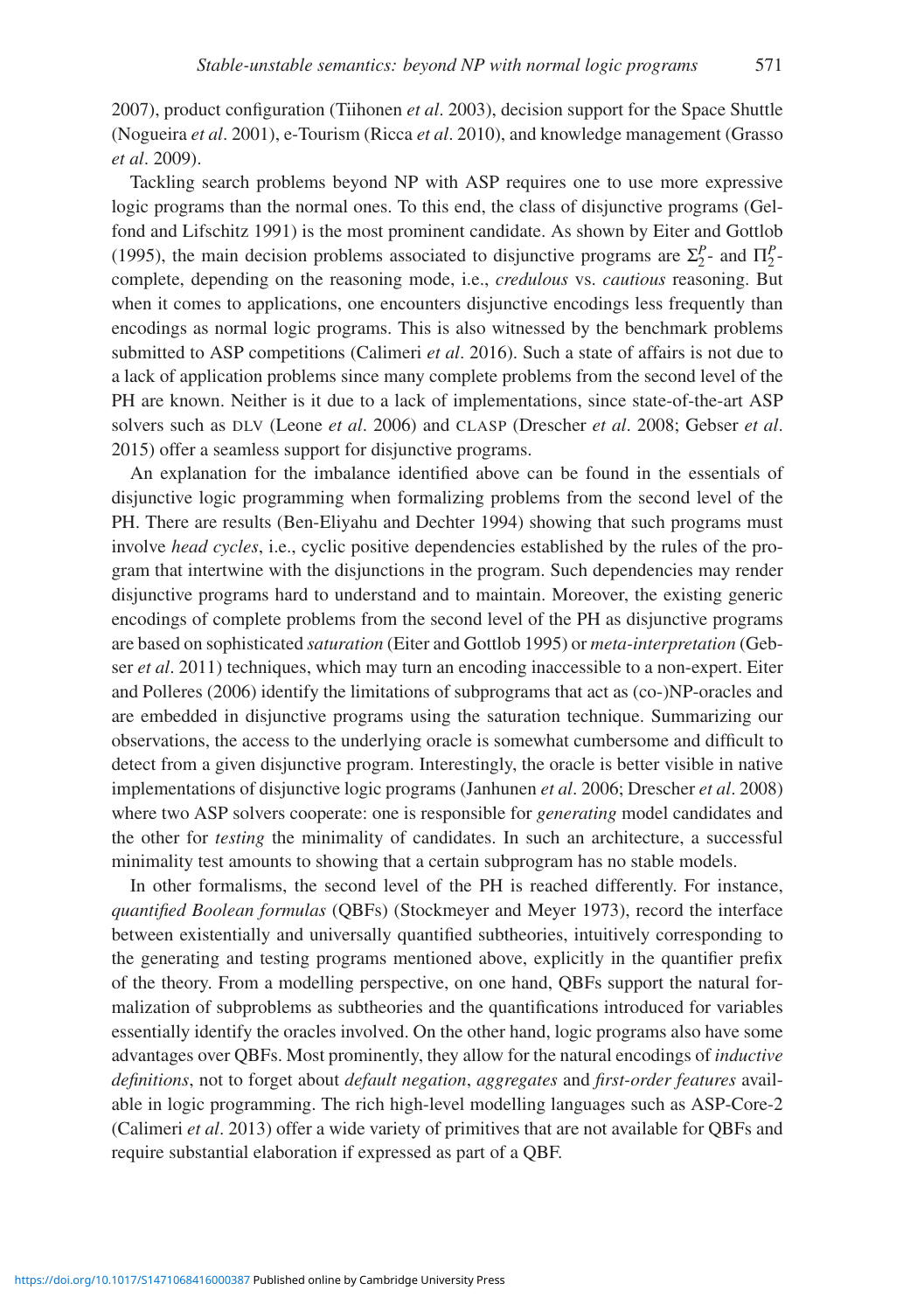In this paper, we present a novel logic programming–based modeling paradigm that combines the best features of ASP and QBF. We introduce the notion of a *combined logic program* which explicitly integrates a normal logic program as an oracle to another program. The semantics of combined programs is formalized as *stable-unstable models* whose roots can be recognized from earlier work of Eiter and Polleres (2006). Our design directly reflects the generate-and-test methodology discussed above, enabling one to encode problems up to the second level of the PH. Compared to disjunctive programs, our approach is thus closer to QBFs and if the same design is applied recursively, our new formalism can be adapted to tackle problems arbitrarily high in the PH, in analogy to QBFs. We develop a proof-of-concept solver for our new formalism on top of the recently introduced solver SAT-TO-SAT (Janhunen *et al*. 2016), which is based on an architecture of two interacting, conflict-driven clause learning (CDCL) SAT solvers. The solver capable of searching for stable-unstable models is obtained using the methodology of Bogaerts *et al*. (2016a), who automatically translate a second-order specification, combined with data that represents the involved ground programs in a reified form, into a SAT-TO-SAT specification. The details of the solver architecture are hidden from the user so that a user experience similar to native ASP solvers is obtained, where the user inputs two logic programs in a familiar syntax and the solver produces answer sets.

The rest of this paper is structured as follows. In Section 2, we discuss related work in more detail. We recall some basic notions of logic programs in Section 3. Afterwards, in Section 4, we present our new logic programming methodology. We illustrate how it can be used to tackle some problems from the second level of the PH in Section 5. In Section 6, we show how our new formalism can be implemented on top of SAT-TO-SAT. We show how our formalism naturally extends beyond the second level of the PH in Section 7 and conclude the paper in Section 8.

# **2 Related work**

A fundamental technique to encode  $\Sigma_2^P$ -complete problems as disjunctive programs is known as *saturation*. The technique goes back to the  $\Sigma_2^P$ -completeness proof for the existence of stable models in the case of disjunctive programs (Eiter and Gottlob 1995). Although saturation can be applied in a very systematic fashion to some programs of interest, Eiter and Polleres (2006) identify the impossibility of having negation as a central limitation of oracles encoded by saturation, rendering the oracle call to a bare minimality check rather than showing that an oracle program has no stable models. This limitation can be partially circumvented using *meta-interpretation* (Eiter and Polleres 2006; Gebser *et al*. 2011), but these techniques do not necessarily decrease the *conceptual complexity* of disjunctive programming from the user's perspective.

The approach of Eiter and Polleres (2006) is perhaps most closely related to our work. They present a transformation of two *head-cycle free* (HCF) disjunctive logic programs  $(\mathscr{P}_g, \mathscr{P}_t)$ , where  $\mathscr{P}_g$  and  $\mathscr{P}_t$  form the *generating* and *testing* programs, into a disjunctive program P*c*. In our terminology, the *stable-unstable* models of the *combined program*  $(\mathscr{P}_g, \mathscr{P}_t)$  are in one-to-one correspondence with the stable models of  $\mathscr{P}_c$ . Thus, their approach is based on essentially the same base definition. However, their transformation counts on meta-interpretation and  $\mathcal{P}_c$  is encoded as a disjunctive meta program to capture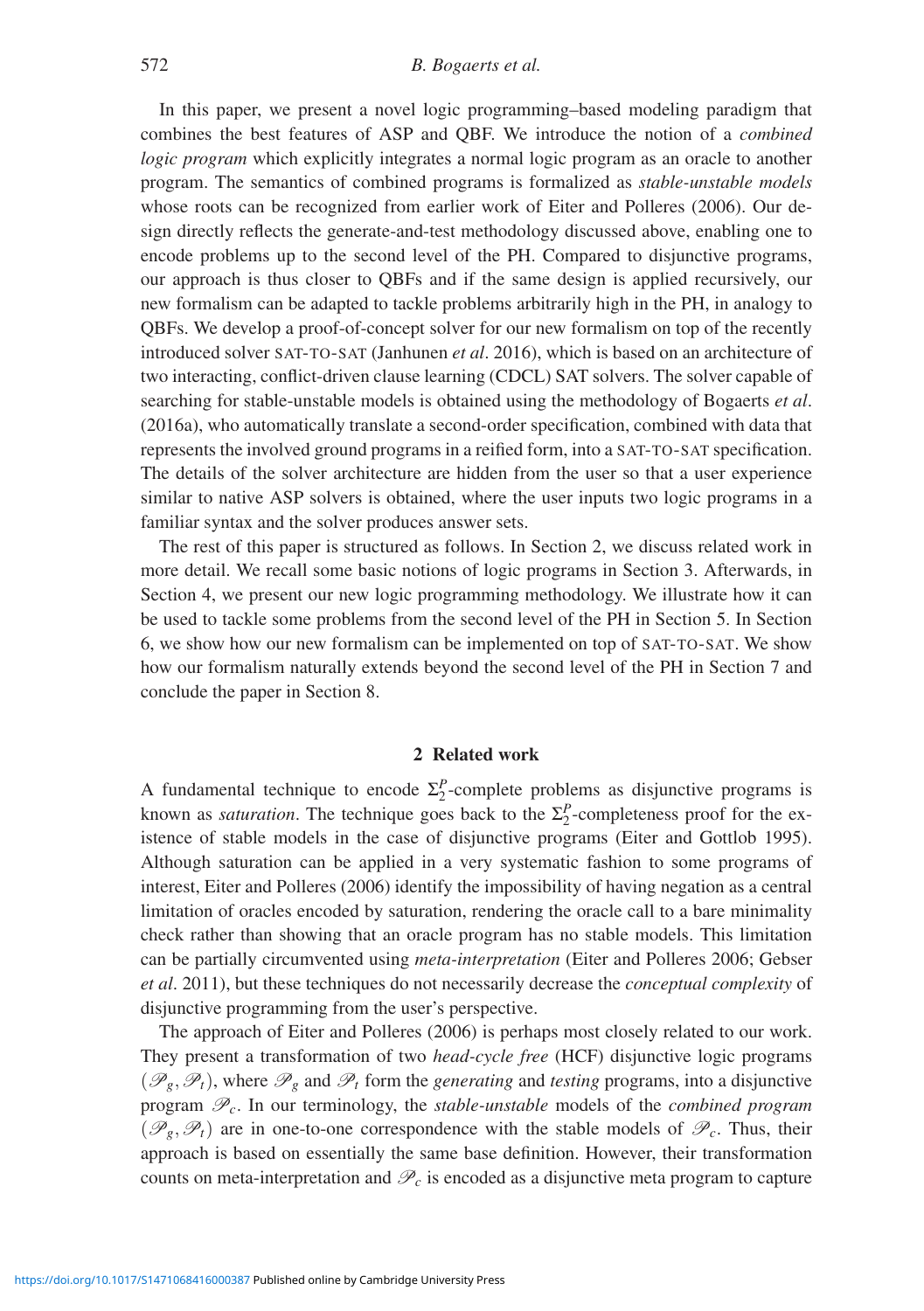the intended semantics of  $(\mathscr{P}_{\rho}, \mathscr{P}_{t})$ . A similar meta-encoding can be obtained using the approach of Gebser *et al*. (2011), but stable-unstable semantics is not explicit in their work. Since these meta programming approaches use disjunctive logic programs as the back end formalism, they are inherently confined to the second level of the PH. Our approach, on the other hand, easily generalizes for the classes of the entire PH, as to be shown in Section 7. Moreover, when Eiter and Polleres (2006) translate ( $\mathcal{P}_{g}, \mathcal{P}_{t}$ ) into a disjunctive logic program the essential structural distinction between  $\mathcal{P}_g$  and  $\mathcal{P}_t$  is lost. Many disjunctive answer set solvers (Janhunen *et al*. 2006; Drescher *et al*. 2008) try to recover this interface due to their internal data structures. In our approach, the generate-and-test structure of the original problem is explicitly present in the input presented to the solver.

While meta programming can be viewed as a front-end to disjunctive logic programming, the goal of our work is to foster the idea of generate-and-test programs as a basis for a logic programming methodology that complexity-wise covers the entire PH. In this paper, we present a proof-of-concept implementation based on the recursive SAT-TO-SAT solver architecture (Janhunen *et al*. 2016; Bogaerts *et al*. 2016b). It is reasonable to expect that such an architecture can be realized in the future using native ASP solvers as building blocks, too, thus eliminating the need for second-order interpretation.

Another formalization of a similar idea was worked out by Eiter *et al*. (1997), based on the theory of generalized quantifiers (Mostowski 1957; Lindström 1966). The semantics we propose for combined logic programs can be obtained as a special case of a (stratified) logic program with generalized quantifiers (Eiter *et al*. 1997). One important difference is that in our approach, the interaction between the two programs is fixed: one program serves as generator and the second as a tester program. The approach of Eiter *et al*. (1997) is more general in the sense that it allows for other types of interaction as well. The price to pay for this generality is that the interaction between programs needs to be specified explicitly by users, resulting in a more error-prone modelling process. Moreover, in our approach, the input expected from the user is a set of source files in a familiar syntax (ASP-Core-2), requiring no syntactic extension for quantification.

# **3 Preliminaries: Logic programming**

In this section, we recall some preliminaries from logic programming. The new semantics is only formulated for propositional programs but, in practice, the users are not expected to write propositional programs. Instead, they are supposed to use grounders, such as the state-of-the-art grounder GRINGO, to transform first-order programs to propositional ones.

A *vocabulary* is a set of symbols, also called *atoms*; vocabularies are denoted by <sup>σ</sup>, <sup>τ</sup>. A *literal* is an atom or its negation. A *logic program*  $\mathcal P$  over vocabulary σ is a set of *rules r* of form

$$
h_1 \vee \cdots \vee h_l \leftarrow a_1 \wedge \cdots \wedge a_n \wedge \neg b_1 \wedge \cdots \wedge \neg b_m. \tag{1}
$$

where  $h_i$ 's,  $a_i$ 's, and  $b_i$ 's are atoms in  $\sigma$ . We call  $h_1 \vee \cdots \vee h_l$  the *head* of *r*, denoted *head*(*r*), and  $a_1 \wedge \cdots \wedge a_n \wedge \neg b_1 \wedge \cdots \wedge \neg b_m$  the *body* of *r*, denoted *body*(*r*). A program is *normal* (resp. *positive*) if  $l = 1$  (resp.  $m = 0$ ) for all rules in  $\mathcal{P}$ . If  $n = m = 0$ , we simply write  $h_1 \vee \cdots \vee h_l$ .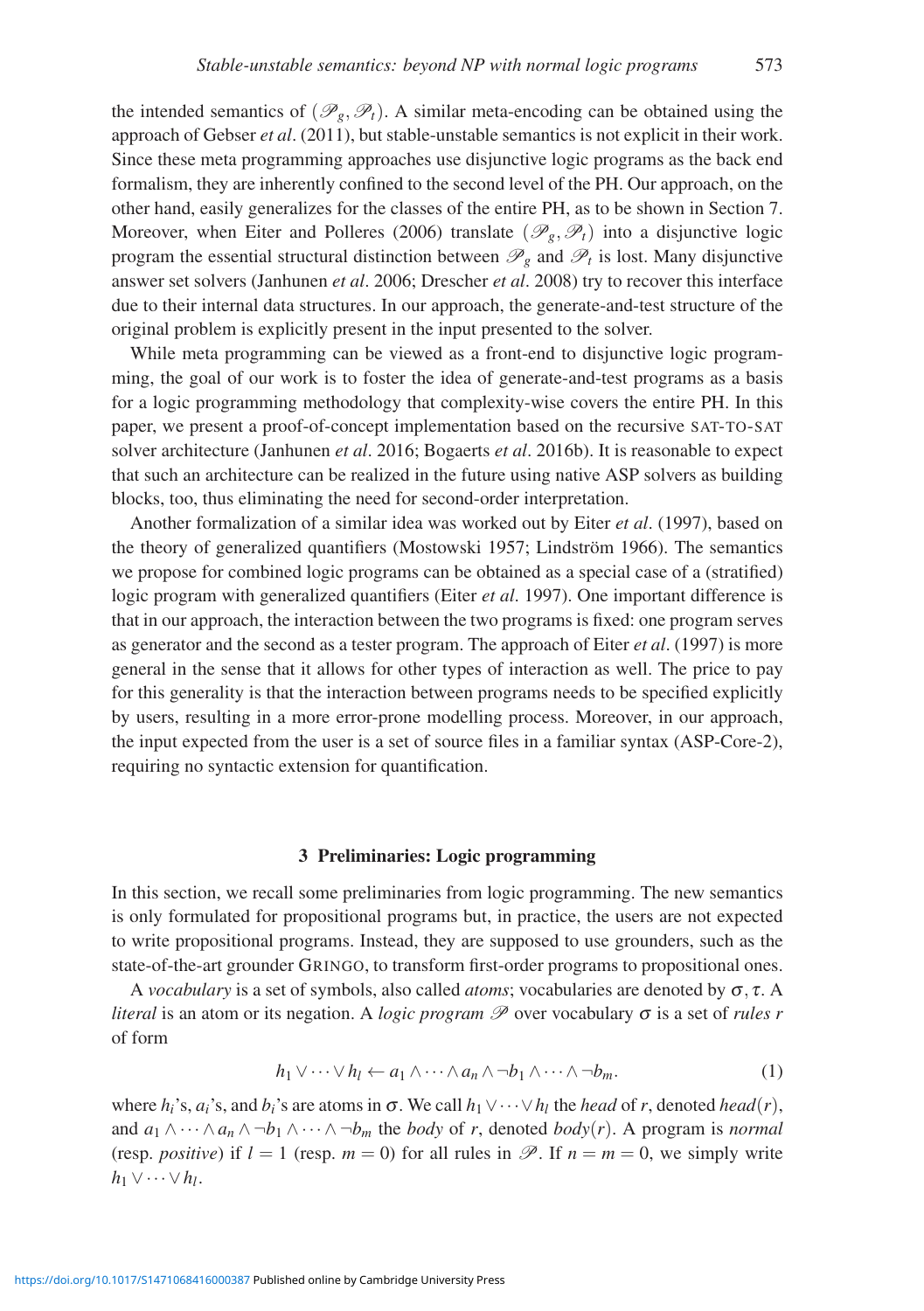An interpretation *I* of a vocabulary  $\sigma$  is a subset of  $\sigma$ . An interpretation *I* is a *model* of a logic program  $\mathscr P$  if, for all rules r in  $\mathscr P$ , whenever  $body(r)$  is satisfied by I, so is *head*(*r*). The *reduct* of  $\mathcal{P}$  with respect to *I*, denoted  $\mathcal{P}^I$ , is the program that consists of rules  $h_1 \vee \cdots \vee h_l \leftarrow a_1 \wedge \cdots \wedge a_n$  for all rules of the form (1) in  $\mathscr P$  such that  $b_i \notin I$  for all *i*. An interpretation *I* is a *stable model* of  $\mathscr P$  if it is a ⊆-minimal model of  $\mathscr P^I$  (Gelfond and Lifschitz 1988).

*Parameterized logic programs* have been implicitly present in the literature for a long time, by assigning a meaning to *intensional* databases. They have been made explicit in various forms (Gelfond and Przymusinska 1996; Oikarinen and Janhunen 2006; Denecker and Vennekens 2007; Denecker *et al*. 2012). We briefly recall the basics. Assume that  $\tau \subseteq \sigma$  and  $\mathscr P$  is a logic program over  $\sigma$  such that no atoms from  $\tau$  occur in the head of a rule in  $\mathcal{P}$ . We call *I* a *parameterized stable model* of  $\mathcal{P}$  with respect to *parameters*  $\tau$  if *I* is a stable model of  $\mathcal{P} \cup (I \cap \tau)$ . Parameters  $\tau$  are also known as *external*, *open*, or *input atoms*.

From time to time, we use syntactic extensions such as choice rules, constraints, and cardinality atoms in this paper. A *cardinality atom*  $m \leq \#\{l_1, \ldots, l_n\} \leq k$  (with  $l_1, \ldots, l_n$ ) being literals and  $m, k \in \mathbb{N}$ ) is satisfied by *I* if  $m \leq \#\{i \mid l_i \in I\} \leq k$ . A *choice rule* is a rule with a cardinality atom in the head. A *constraint* is a rule with an empty head. An interpretation *I* satisfies a constraint *c* if it does not satisfy *body*(*c*). These language constructs can all be translated to normal rules (Bomanson and Janhunen 2013). We also sometimes use the colon syntax  $H : L$  for conditional literals as a way to succinctly specify a set of literals in the body of a rule or in a cardinality atom (Gebser *et al*. 2015).

## **4 Stable-unstable semantics**

The design goal of our new formalism is to isolate the logic program that is acting as an oracle for another program. Thus, we would like to find a stable model *I* for a program while showing the *non-existence* of stable models for the oracle program given *I*. Following this intuition, we formalize the pair  $(\mathscr{P}_g, \mathscr{P}_t)$  of a *generating* program  $\mathscr{P}_g$  and a *testing* program  $\mathscr{P}_t$  as follows.<sup>1</sup>

# *Definition 4.1* (*Combined logic program*)

A *combined logic program* is pair  $(\mathscr{P}_g, \mathscr{P}_t)$  of normal logic programs  $\mathscr{P}_g$  and  $\mathscr{P}_t$  with vocabularies  $\sigma_g$  and  $\sigma_t$  such that  $\mathcal{P}_g$  is parameterized by  $\tau_g \subseteq \sigma_g$  and  $\mathcal{P}_t$  is parameterized by <sup>σ</sup>*<sup>g</sup>* ∩<sup>σ</sup>*t*.

The vocabulary of the program  $(\mathscr{P}_g, \mathscr{P}_t)$  is  $\sigma_g$ ; it consists of all symbols that are "visible" to the outside. Symbols in  $\sigma_t \setminus \sigma_g$  are considered to be *quantified internally*. The use of normal programs in the definition of combined logic programs, or *combined programs* for short, is a design decision aiming at programs that are easily understandable (compared to, for instance, disjunctive programs with head-cycles). In principle, our theory also works when replacing normal programs with another class of programs. Our next

<sup>1</sup> The terminology goes back to GNT, one of the early solvers developed for disjunctive programs (Janhunen *et al*. 2006).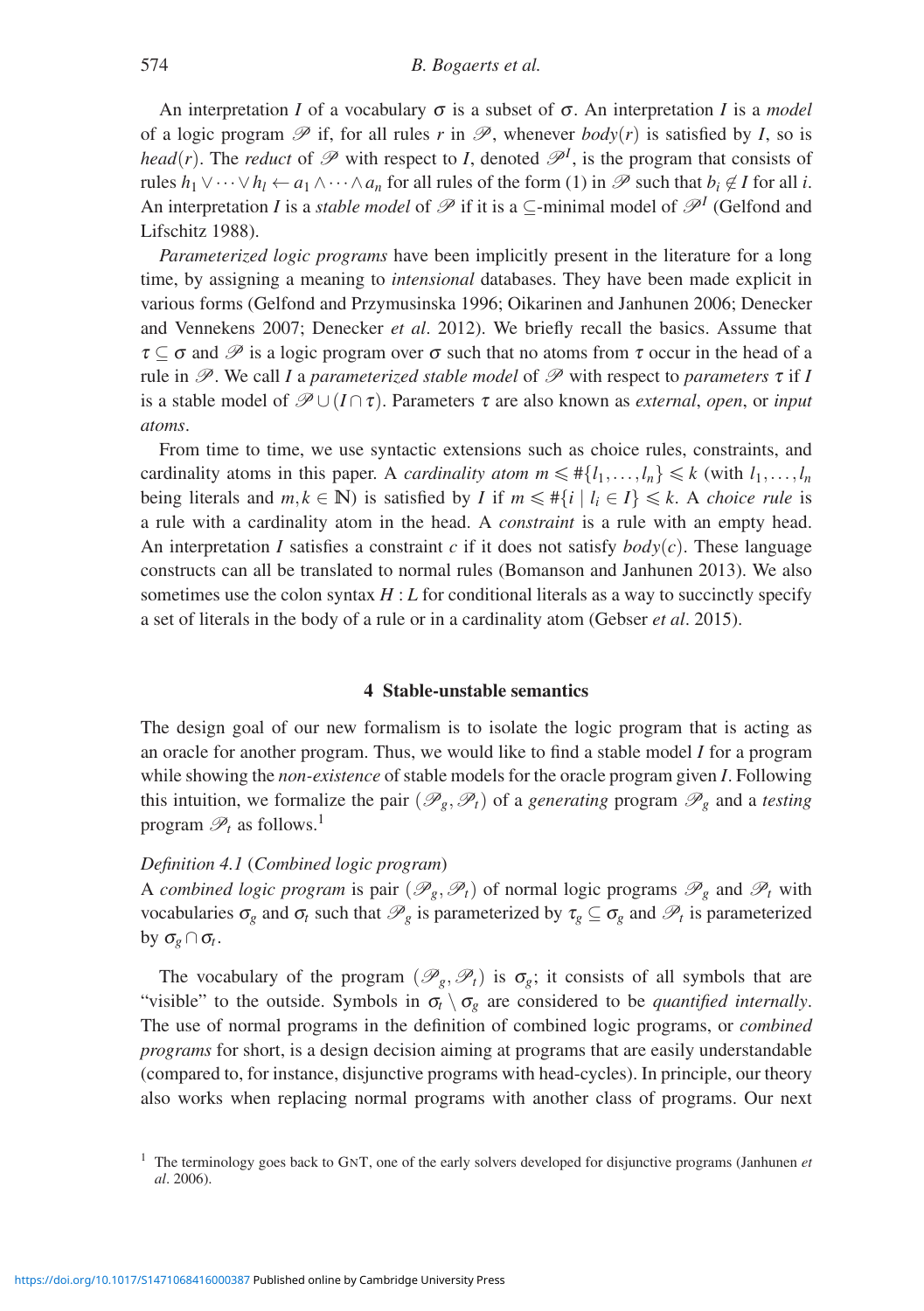objective is to define the semantics of combined programs which should not be a surprise given the above intuitions.

# *Definition 4.2* (*Stable-unstable model*)

Given a combined program  $(\mathcal{P}_g, \mathcal{P}_t)$  with vocabularies  $\sigma_g$  and  $\sigma_t$ , a  $\sigma_g$ -interpretation *I* is a *stable-unstable model* of  $(\mathcal{P}_{g}, \mathcal{P}_{t})$  if the following two conditions hold:

- 1. *I* is a parameterized stable model of  $\mathcal{P}_g$  with respect to  $\tau_g$  (the parameters of  $\mathcal{P}_g$ ) and
- 2. there is no parameterized stable model *J* of  $\mathcal{P}_t$  that coincides with *I* on  $\sigma_t \cap \sigma_g$  (i.e., such that  $I \cap \sigma_t = J \cap \sigma_\varrho$ ).

The fact that a  $\sigma_g$ -interpretation *I* is a stable-unstable model of  $(\mathscr{P}_g, \mathscr{P}_t)$  is denoted  $I \models_{\textit{su}} (\mathscr{P}_{g}, \mathscr{P}_{t})$ . Note that the testing program stands for the *non-existence* of stable models. If  $\sigma_g \cap \sigma_t \neq \emptyset$ , the programs truly interact. Otherwise, we call  $(\mathscr{P}_g, \mathscr{P}_t)$  *independent*.

#### *Example 4.3*

Let  $\mathscr{P}_1 = \{0 \leq \#\{c\} \leq 1. \leftarrow c \wedge d. \leftarrow \neg c \wedge b.\}$  and  $\mathscr{P}_2 = \{0 \leq \#\{a\} \leq 1. \leftarrow \leftarrow \{0\} \wedge d.$ *a*.} where  $\mathcal{P}_1$  has vocabulary  $\sigma_1 = \{c, b, d\}$  and parameters  $\tau_1 = \{b, d\}$ , and  $\mathcal{P}_2$  has vocabulary  $\sigma_2 = \{a, b, d\}$  and parameters  $\tau_2 = \{d\}$ . The stable models of  $\mathcal{P}_1$  and  $\mathcal{P}_2$ are, respectively,  $\{\{d\}, \{b, c\}, \{\}, \{c\}\}\$  and  $\{\{d, a, b\}, \{d\}, \{a, b\}, \{\}\}\$ . Notice that  $\tau_1 =$  $\sigma_1 \cap \sigma_2$ . The combined program  $(\mathscr{P}_2, \mathscr{P}_1)$  has parameters  $\tau_2$  and has only one stableunstable model  $\{d, a, b\}$  since all other stable models of  $\mathcal{P}_2$  coincide with a stable model of  $\mathcal{P}_1$  on  $\tau_1$ .

# *Theorem 4.4*

Deciding the existence of a stable-unstable model for a *finite* combined program ( $\mathcal{P}_g$ ,  $\mathcal{P}_t$ ) is  $\Sigma_2^P$ -complete in general, and  $D^P$ -complete for *independent* combined programs.

# *Proof*

The theorem is a straightforward consequence of known complexity results. The membership in  $\Sigma_2^P$  follows directly from the definition of  $\Sigma_2^P$  and the fact that deciding whether a normal logic program has a stable model is NP-complete (Marek and Truszczyński 1999). For hardness in the general case, we recall that Janhunen *et al*. (2006) have shown that any disjunctive logic program  $\mathscr P$  can be represented as a pair of normal programs  $(\mathscr{P}_g, \mathscr{P}_t)$  whose stable-unstable models essentially capture the stable models of  $\mathscr{P}$ .

In the case of an independent input  $(\mathcal{P}_g, \mathcal{P}_t)$ , the decision problem conjoins an NPcomplete problem (showing that  $\mathcal{P}_g$  has a stable model) and a co-NP-complete problem (showing that  $\mathscr{P}_t$  has no stable models). Thus, membership in  $D^p$  is immediate. The hardness is implied by Niemela's reduction  $(1999)$  that translates a set of clauses  $C$  into a normal logic program  $N(C)$ , when applied to instances of the  $D^P$ -complete SAT-UNSAT  $\Box$  $\Box$ 

# *Example 4.5*

Any ∃∀QBF of the form  $\exists \vec{x} \forall \vec{y} : \varphi$  with  $\varphi$  a Boolean formula in DNF can be encoded as a combined program as follows. Let  $\mathcal{P}_g$  be a logic program that expresses the choice of a truth value for every variable *x* in  $\vec{x}$  using two normal rules  $x \leftarrow \neg x'$  and  $x' \leftarrow \neg x$  where  $x'$  is new. Also, let  $\mathscr{P}_t$  be a logic program that similarly chooses truth values for every *y* in  $\vec{y}$  and contains for each conjunction  $l_1 \wedge \cdots \wedge l_n$  in the DNF  $\varphi$  a rule sat  $\leftarrow l_1 \wedge \cdots \wedge l_n$  where sat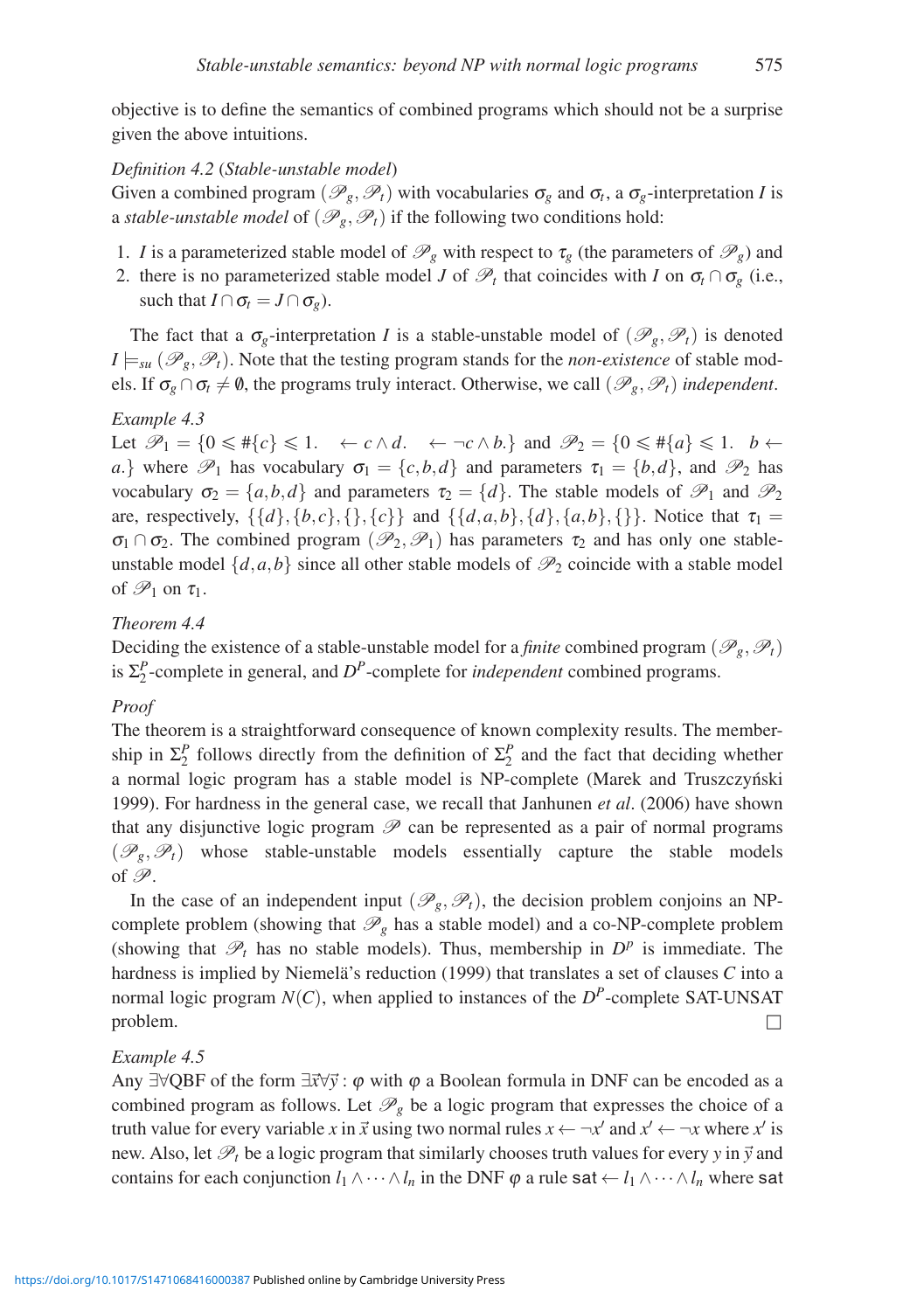is a new atom that is true if  $\varphi$  is satisfied. Moreover, let  $\mathscr{P}_t$  have the rule fail  $\leftarrow \neg \text{fail} \land \text{sat.}$ This rule enforces that sat must be false in models of  $\mathcal{P}_t$ . As such  $\mathcal{P}_t$  corresponds to the sentence  $\exists \vec{y} : \neg \varphi$ . Since  $\neg \exists \vec{y} : \neg \varphi \equiv \forall \vec{y} : \varphi$ , we thus find that  $\exists \vec{x} \forall \vec{y} : \varphi$  is valid iff  $(\mathscr{P}_g, \mathscr{P}_t)$ has a stable-unstable model.

It follows from Theorem 4.4 that the theoretical expressiveness of combined programs equals that of ∃∀QBFs. There are, however, several reasons why one would prefer combined programs. Firstly, logic programs are equipped with rich, high-level, first-order modeling languages. Secondly, logic programs allow for natural encodings of *inductive definitions*. These reasons are comparable to the advantages of logic programs on the first level of the hierarchy in contrast with pure SAT. For instance, the former can naturally express reachability in digraphs, while the latter requires a non-trivial encoding, which is nonlinear in the size of the input graph. The advantage of combined programs over ∃∀QBFs is analogous when solving problems on the second level. The expressive power of inductive definitions and the high-level modeling language are available both in  $\mathcal{P}_{g}$  and in  $\mathcal{P}_{t}$ . We exploit this when presenting examples in the next section.

# **5 Applications**

The goal of this section is to present some applications of stable-unstable programming. We will focus on *modelling* aspects, i.e., how certain application problems can be represented. The programs to be presented are non-ground (and may also use some constructs present in ASP-Core-2, such as arithmetic) while the stable-unstable semantics was formulated for ground programs only. However, in practice, input programs are first grounded and thus covered by the propositional semantics. Hence, the user has all high-level primitives of ASP at his/her disposal.

# *5.1 Winning strategies for parity games*

*Parity games*, to be detailed below, have been studied intensively in computer aided verification since they correspond to model checking problems in the  $\mu$ -calculus. We show how to represent parity game instances as combined programs. A parity game consists of a finite graph  $G = (V; A, v_0, V_1, V_0, \Omega)$ , where *V* is a set of nodes, *A* a set of arcs,  $v_0 \in V$  an initial node,  $V_{\exists}$  and  $V_{\forall}$  partition V into two subsets, respectively owned by an existential and a universal player, and  $\Omega: V \to \mathbb{N}$  assigns a priority to each node. All nodes are assumed to have at least one outgoing arc. A *play* in a parity game is an infinite path in *G* starting from  $v_0$ . We denote such a play by a function  $\pi : \mathbb{N} \to V$ . A play  $\pi$  is generated by setting  $\pi(0) = v_0$  and, at each step *i*, asking the player who owns node  $\pi(i)$  to choose a following node  $\pi(i+1)$  such that  $(\pi(i), \pi(i+1)) \in A$ . The existential player wins if  $\min{\{\Omega(v) \mid v\}}$  appears infinitely often in  $\pi\}$  is an even number. Otherwise, the universal player wins. A *strategy*  $\sigma_x$  for a player  $x \in \{\exists, \forall\}$  is a function that takes a finite path  $(v_0, v_1, \dots, v_n)$  in *G* with  $v_n \in V_x$  and returns a node  $v_{n+1}$  such that  $(v_n, v_{n+1}) \in A$ . A play  $\pi$ conforms to  $\sigma_x$  if, whenever  $\pi(n) \in V_x$ , it holds that  $\sigma_x(\pi(0), \pi(1), \dots, \pi(n)) = \pi(n+1)$ . A strategy  $\sigma_x$  is a *winning strategy* for *x* if *x* wins all plays that conform to  $\sigma_x$ . A strategy  $\sigma_x$  is called *positional* if  $\sigma(v_0, v_1, \dots, v_n)$  only depends on  $v_n$ . Two important properties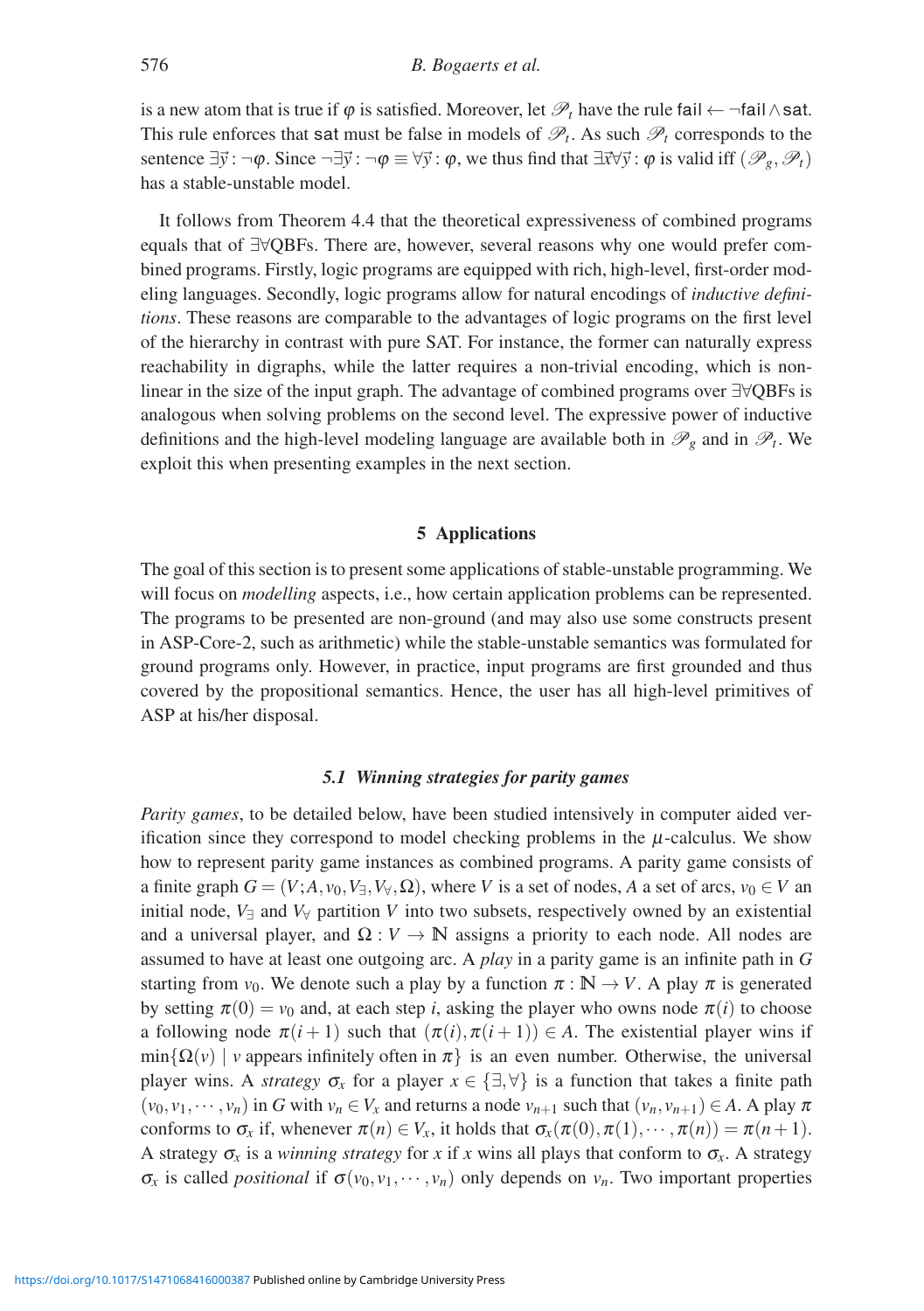of parity games are that (i) exactly one player has a winning strategy and (ii) a player has a winning strategy if and only if it has a positional winning strategy (Emerson and Jutla 1991).

Using the above properties, we provide an intuitive axiomatization ( $\mathcal{P}_g$ ,  $\mathcal{P}_t$ ) to capture winning strategies of the existential player in a given parity game. The generator program  $\mathscr{P}_{g}$  is simple: it guesses a (positional) strategy (called eStrategy) for player  $\exists$ . The test program is more involved. It guesses a positional strategy (called uStrategy) for player ∀ and accepts uStrategy if it wins against eStrategy. To perform the acceptance test, we define the set inf of nodes that appear infinitely often on the unique play that conforms to both strategies. We reject uStrategy if the minimum priority of nodes in inf is an even number. Hence,  $(\mathscr{P}_g, \mathscr{P}_t)$  has a stable-unstable model if  $\mathscr{P}_g$  can find a positional strategy σ for the existential player such that  $\mathcal{P}_t$  cannot find any positional strategy to defeat σ. The entire programs can be found below.

$$
\mathscr{P}_g = \left\{ \begin{array}{l} 1 \leqslant \#\{\texttt{eStrategy}(X,Y): \texttt{arc}(X,Y)\} \leqslant 1 \leftarrow \texttt{existNode}(X). \end{array} \right\} \\ \begin{array}{l} 1 \leqslant \#\{\texttt{uStrategy}(X,Y): \texttt{arc}(X,Y)\} \leqslant 1 \leftarrow \texttt{univNode}(X). \\ \texttt{next}(X,Y) \leftarrow \texttt{eStrategy}(X,Y). \\ \texttt{next}(X,Y) \leftarrow \texttt{uStrategy}(X,Y). \\ \\ \texttt{r}(v_0). \qquad \texttt{r}(Y) \leftarrow \texttt{r}(X) \wedge \texttt{next}(X,Y). \\ \\ \texttt{inf}(v_0) \leftarrow \texttt{next}(X,v_0) \wedge \texttt{r}(X). \\ \\ \texttt{inf}(Y) \leftarrow \texttt{next}(Y,X) \wedge \texttt{next}(Z,X) \wedge \texttt{r}(Y) \wedge \texttt{r}(Z) \wedge Y \neq Z. \\ \\ \texttt{inf}(Y) \leftarrow \texttt{inf}(X) \wedge \texttt{next}(X,Y). \\ \\ \texttt{num}(N) \leftarrow \texttt{omega}(X,N). \\ \\ \texttt{num}(N) \leftarrow \texttt{omega}(N) \wedge N \leqslant M: \texttt{num}(M). \\ \\ \texttt{nextNum}(N,M) \leftarrow \texttt{num}(N) \wedge \texttt{newNum}(M). \\ \\ \texttt{newNum}(M) \leftarrow \texttt{infNum}(N) \wedge \texttt{nextNum}(N,M). \\ \\ \texttt{nonMin}(M) \leftarrow \texttt{infNum}(N) \wedge \texttt{nextNum}(N,M). \\ \\ \texttt{min}(N) \leftarrow \texttt{infNum}(N) \wedge \texttt{monMin}(N). \\ \\ \leftarrow \texttt{min}(N) \wedge N \equiv 0 \ (\texttt{mod} 2). \end{array} \right\}
$$

Deciding if a parity game has a winning strategy for the existential player has been encoded in difference logic and in SAT (Heljanko *et al*. 2012). We see two reasons why our encoding as a combined program can still be of interest. First, it is an intuitive encoding that corresponds directly to the problem definition. Second, to the best of our knowledge, it is the first encoding whose size is linear in the size of the graph, i.e.,  $\mathcal{O}(|V|+|A|)$ . The existing difference logic encoding has size  $\mathcal{O}(|V|^2 + |A|)$  and the existing SAT encoding (which is developed on top of the difference logic encoding) has size  $\mathcal{O}(|V|^2 \times \log |V| + |A|)$ (Heljanko *et al*. 2012).

# *5.2 Conformant planning*

*(Classical) planning* is the task of generating a plan (i.e., a sequence of actions) that realizes a certain goal given a complete description of the world. *Conformant planning* is the task of generating a plan that reaches a given goal given a partial description of the world (certain facts about the initial state and/or actions' effects are unknown). In this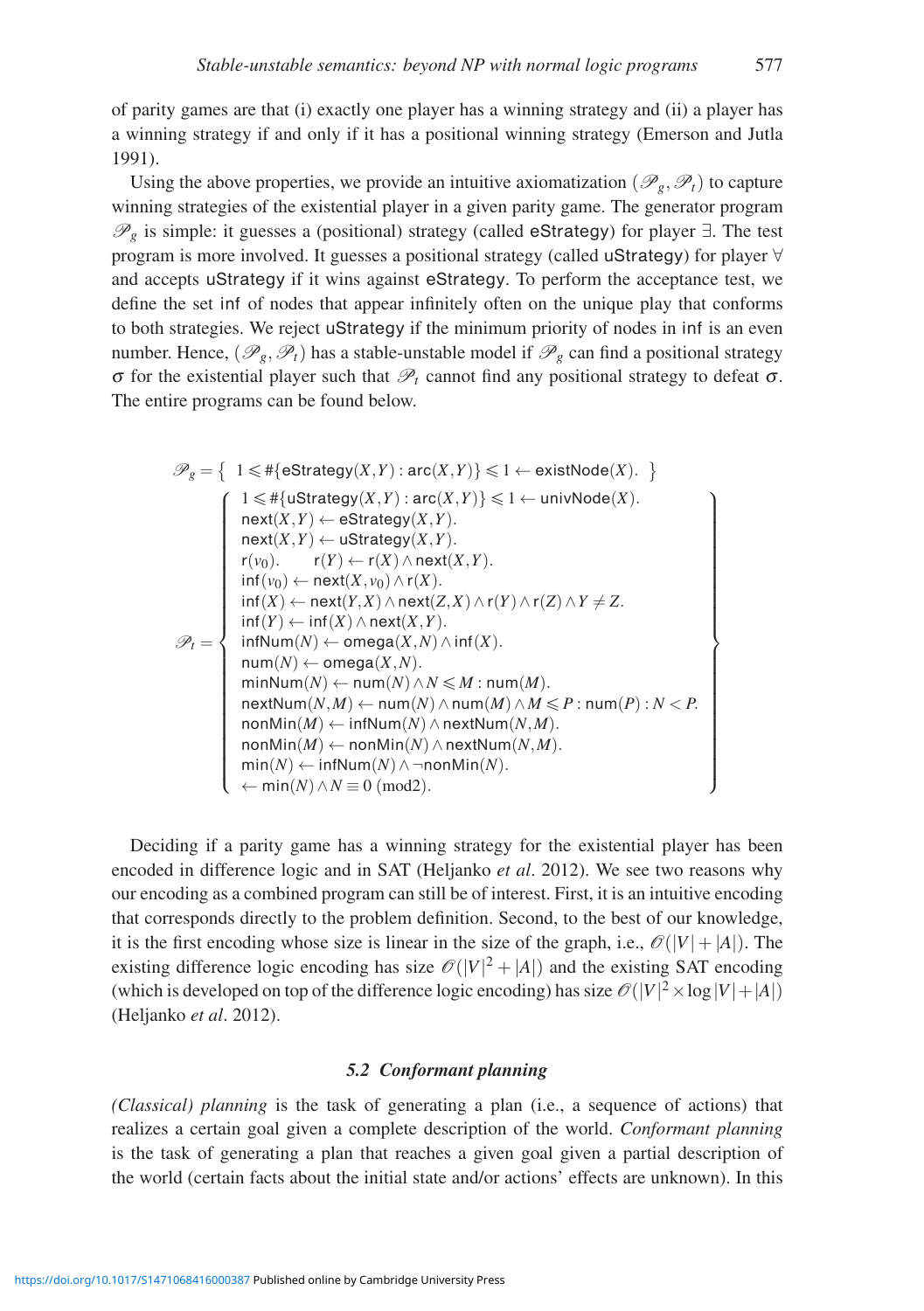section, we focus on *deterministic* conformant planning problems: problems where the state of the world at any time is completely determined by the initial state and the actions taken. It is well-known that deciding if a conformant plan exists is a  $\Sigma_2^P$ -complete decision problem.

To encode conformant planning problems in our formalism, we assume a vocabulary  $\sigma = \sigma_a \cup \sigma_w \cup \sigma_i$  is given. Here,  $\sigma_a$ ,  $\sigma_w$  and  $\sigma_i$  represent a sequence of actions, the state of the world over time, and the initial state of the world, respectively. We also assume that  $\sigma_w$  contains an atom goal with intended interpretation that the goal of the planning problem is reached at some time. Furthermore, we assume that  $\sigma_i$  is partitioned in  $\sigma_{unc}$ and  $\sigma_c$ , where  $\sigma_{unc}$  are the atoms subject to uncertainty (to which our plan should be conformant). Let  $\mathcal{P}_{ca}$  be a logic program containing a rule  $0 \leq \#\{a\} \leq 1$  for each  $a \in$  $\sigma_a$ . Intuitively, the program  $\mathcal{P}_{ca}$  *guesses* a sequence of actions. Similarly, let us introduce a program  $\mathscr{P}_{unc}$  containing a rule  $0 \leq \#\{u\} \leq 1$  for each  $u \in \sigma_{unc}$ . Furthermore, we assume the availability of a program  $\mathcal{P}_w$  that defines the atoms in  $\sigma_w$  (including goal) deterministically in terms of  $\sigma_a$  and  $\sigma_i$ . Also, let  $\mathscr{P}_{pa}$  be a program that contains a rule fail  $\leftarrow$  a  $\land$   $\neg$  p for each  $a \in \sigma_a$ ,  $p \in \sigma_w$  such that p is a precondition of a. With these building blocks, we can easily encode conformant planning as a combined program

$$
(\mathscr{P}_{ca},\mathscr{P}_{w}\cup\mathscr{P}_{pa}\cup\mathscr{P}_{unc}\cup\left\{ \leftarrow\textsf{goal}\wedge\neg\textsf{fail}\right\}).
$$

This program is parameterized by  $\sigma_c$ . To see that it encodes the conformant planning problem, we notice that stable-unstable models of this program are stable models of  $\mathcal{P}_{ca}$ , i.e., sequences of actions. Furthermore, models of the testing program are interpretations of the atoms in <sup>σ</sup>*unc* such that in this world, either one of the preconditions on the actions is not satisfied or the goal is not reached. I.e., models of the testing program amount to showing that the sequence of actions is *not* a conformant plan. The stable-unstable semantics dictates that there can be no such counterexample.

In the above, we described  $\mathcal{P}_w$  and  $\mathcal{P}_{pa}$  only informally since these components have already been worked out in the literature. More precisely, many classical planning encodings use exactly those components, combining them to a program of the form

$$
\mathscr{P} = \mathscr{P}_{ca} \cup \mathscr{P}_{w} \cup \mathscr{P}_{pa} \cup \{\leftarrow \neg goal. \leftarrow fail.\}.
$$

These components (or very similar) are used for instance by Lifschitz (1999), Leone *et al*. (2001), and by Bogaerts *et al*. (2014). This illustrates that our encoding of conformant planning stays very close to the existing encodings of classical planning problems in ASP. On the other hand, native conformant planning encodings in ASP are often based on saturation (Leone *et al*. 2001). After applying saturation, it is very hard to spot the original components.

# *5.3 Points of no return: A generic problem combining logic and graphs*

We now present a generic problem that connects graphs with logic. Let  $G = (V, A, s)$  be a directed multi-graph: *V* is a set of nodes,  $s \in V$  is an initial node and *A* is a set of arcs labeled with Boolean formulas. We use  $a : u \stackrel{\phi}{\longrightarrow} v$  to denote that *a* is an arc from *u* to *v* labeled with φ. There may be multiple arcs between *u* and *v* with different labels. We call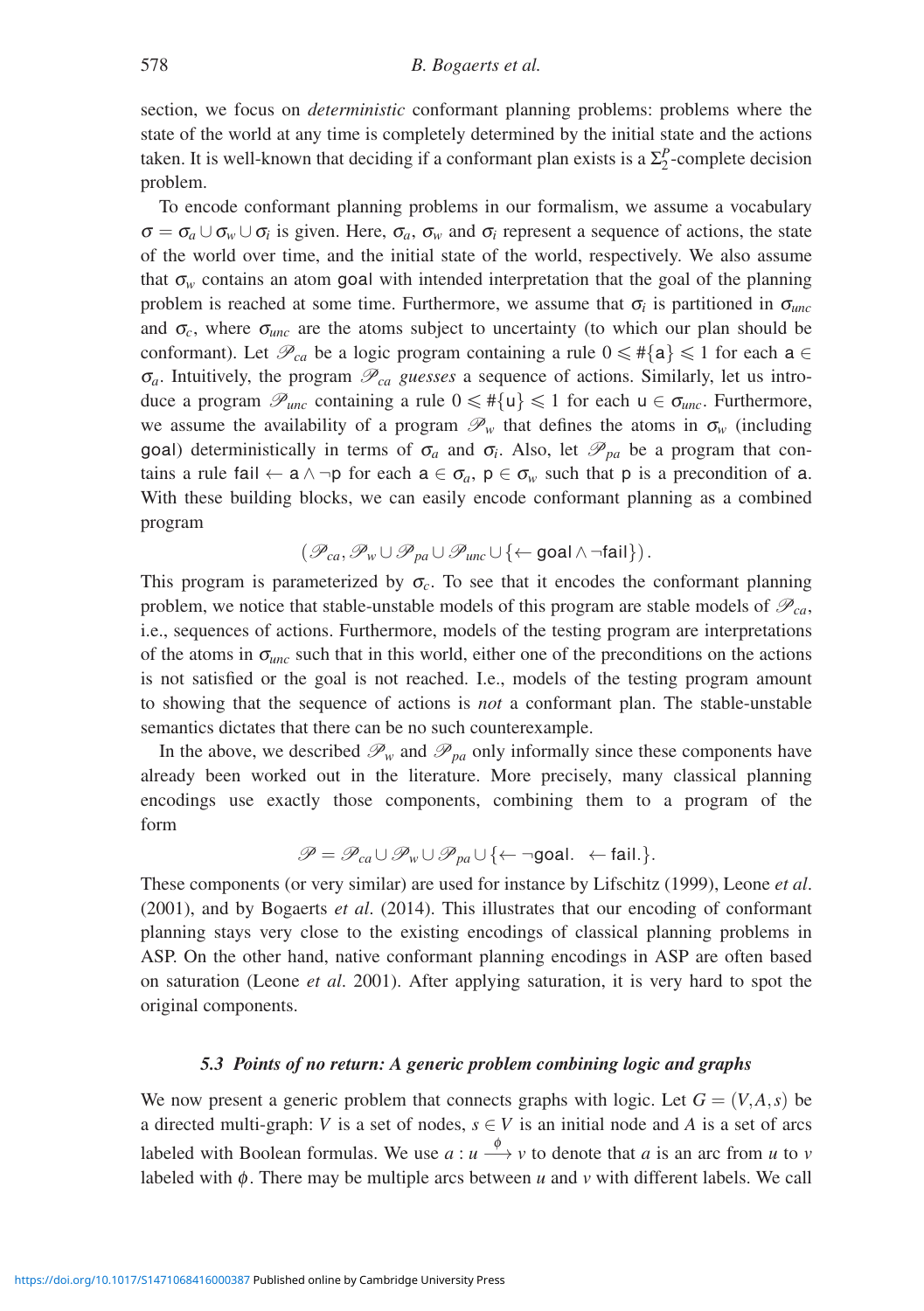a node  $v \in V$  a *point of no return* if (i) *G* contains a path  $s = v_0 \xrightarrow{\phi_1} v_1 \xrightarrow{\phi_2} \dots \xrightarrow{\phi_n} v_n = v$ such that  $\phi_1 \wedge \ldots \wedge \phi_n$  is satisfiable and (ii) the preceding path in *G* cannot be extended with a path  $v = v_n \xrightarrow{\phi_{n+1}} v_{n+1} \xrightarrow{\phi_{n+2}} \dots \xrightarrow{\phi_{n+m}} v_{n+m} = s$  such that  $\phi_1 \wedge \dots \wedge \phi_n \wedge \phi_{n+1} \wedge \dots \wedge \phi_{n+m}$  is satisfiable. Thus, points of no return are nodes *v* that can be reached from *s* in a way that makes *s* unreachable from *v* (i.e., reaching *s* back from *v* would violate a constraint of the path from *s* to *v*).

#### *Proposition 5.1*

Given a finite labeled graph  $G = (V, A, s)$  as above and a node  $v \in V$ , it is a  $\Sigma_2^P$ -complete problem to decide if *v* is a point of no return.

#### *Proof*

Membership in  $\Sigma_2^P$  is obvious. We present a reduction from  $\exists \forall QBF$  to support hardness. Consider an ∃∀QBF formula ∃*x*<sup>1</sup> ···∃*xn*∀*y*<sup>1</sup> ···∀*ym*φ. This formula is equivalent to

$$
\exists x_1 \cdots \exists x_n \neg \exists y_1 \cdots \exists y_m \neg \phi.
$$

Now, construct a graph G with nodes  $v_0, v_1, \ldots, v_n, v_{n+1}, \ldots, v_{n+m+1}$  and following labeled arcs:

$$
\begin{array}{ll}\n v_{i-1} & \xrightarrow{x_i} v_i \text{ and } v_{i-1} \xrightarrow{\neg x_i} v_i \\
v_{n+j} & \xrightarrow{y_j} v_{n+j+1} \text{ and } v_{n+j} \xrightarrow{\neg y_j} v_{n+j+1} \n \end{array} \qquad \text{(for } 1 \leq i \leq n),
$$
\n
$$
\begin{array}{ll}\n v_n & \xrightarrow{\neg \phi} v_{n+1} \text{ and } v_{n+m+1} \xrightarrow{\top} v_0.\n \end{array}
$$

Observe that, setting  $s = v_0$  and  $v = v_n$ , we have that *v* is a point of no return if and only if  $\exists x_1 \cdots \exists x_n \forall y_1 \cdots \forall y_m \phi$  is valid.  $\Box$ 

To model the problem of checking whether a node is point of no return as a combined program, we assume that each arc is labeled by a *literal* and that there is at most one arc between every two nodes. Our programs easily generalize to the general case. To allow for multiple arcs between two nodes, it suffices to introduce explicit identifiers for arcs. To allow more complex labeling formulas, we can introduce Tseitin predicates for subformulas and use standard meta-interpreter approaches to model the truth of such a formula; see for instance (Gebser *et al*. 2011, Section 3).

We use unary predicates init and ponr to respectively interpret the initial node *s* and the point of no return *v*. Herbrand functions pos and neg map atoms (represented as constants) to literals. The predicate  $\text{arc}(X, Y, L)$  holds if there is an arc between nodes *X* and *Y* labeled with literal *L*. In  $\mathcal{P}_g$  (and  $\mathcal{P}_t$ ), we use predicates pick<sub>*g*</sub> (and pick<sub>*t*</sub>) such that pick<sub>*g*</sub>(*X*,*Y*)  $(pick<sub>i</sub>(X,Y))$  holds if the arc from X to Y is chosen in the path  $v_0 \rightarrow \cdots \rightarrow v_n$  (the path  $v_n \to \cdots \to v_{n+m}$  respectively). The programs contain constraints ensuring that the selected edges indeed form paths from *s* to *v* (respectively from *v* to *s*), using an additional predicate  $r_g$  ( $r_t$ ) and that the formulas associated to the respective pathsare satisfiable. Thus,  $\mathcal{P}_g$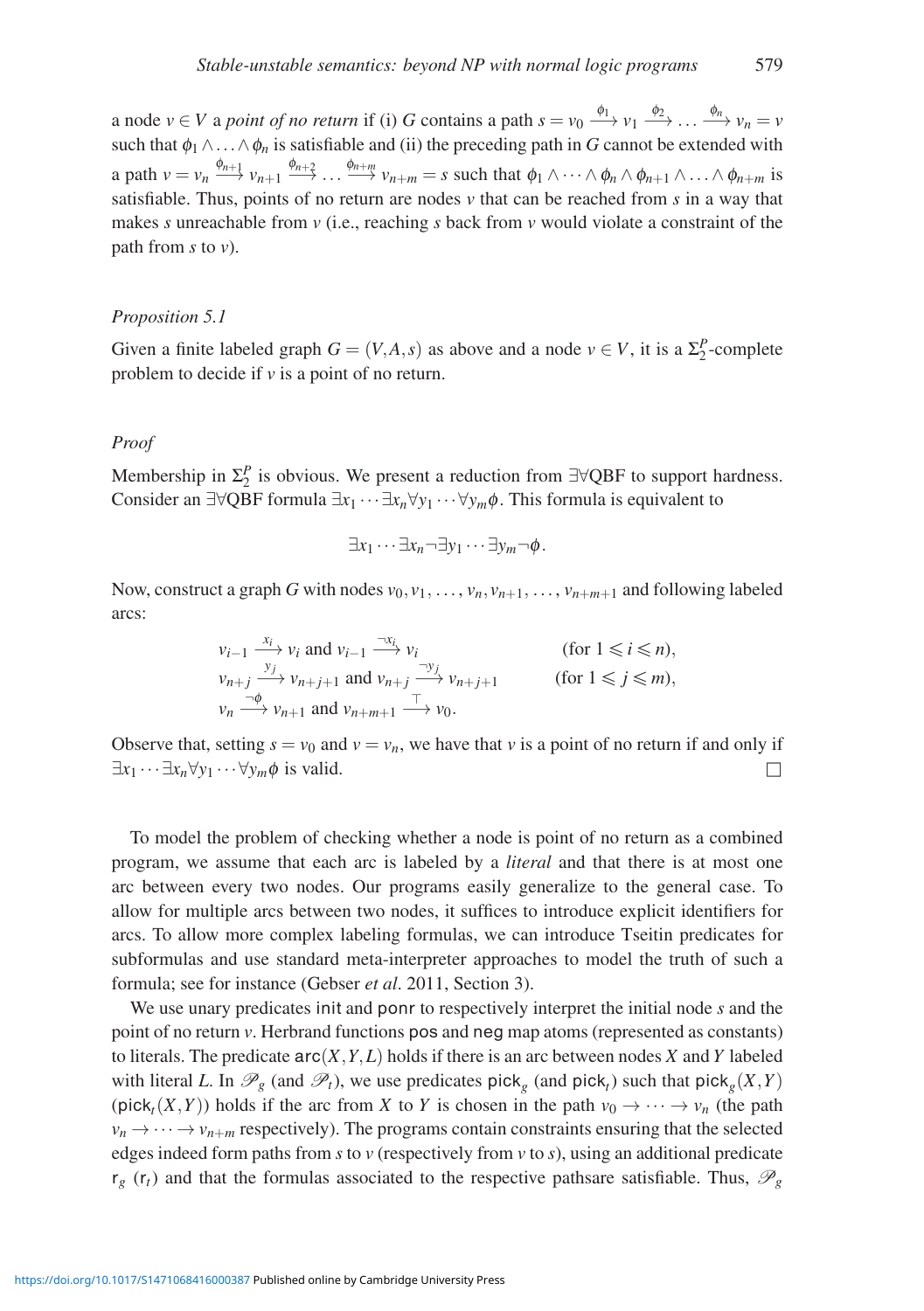encodes that there exists a path from *s* to *v* and  $\mathcal{P}_t$  encodes that this path can be extended to a cycle back to *s*. As such, the combined program indeed models that *v* is a point of no return. The entire combined program can be found below.

$$
\begin{array}{ll} \mathscr{P}_g & \mathscr{P}_t \\ = & = \\ \left\{ \begin{array}{ll} 0 \leqslant \# \{ \mathrm{pick}_g(X,Y) \} \leqslant 1 \leftarrow \mathrm{arc}(X,Y,L). \\ \leftarrow \mathrm{pick}_g(X,Y) \land \mathrm{pick}_g(X',Y') \\ \land \mathrm{arc}(X,Y,\mathrm{pos}(A)) \land \mathrm{arc}(X',Y',\mathrm{neg}(A)) . \\ r_g(X) \leftarrow \mathrm{init}(X). \\ r_g(Y) \leftarrow r_g(X) \land \mathrm{pick}_g(X,Y). \\ \leftarrow \mathrm{norm}(X) \land \mathrm{pick}_g(X,Y). \\ \leftarrow \mathrm{ponr}(X) \land \mathrm{pick}_g(X,Y). \\ \leftarrow \mathrm{ponr}(X) \land \mathrm{pick}_g(X,Y). \\ \leftarrow \mathrm{porr}(X) \land \mathrm{pick}_g(X,Y). \\ \leftarrow \mathrm{porr}(X) \land \mathrm{pick}_g(X,Y). \\ \leftarrow \mathrm{porr}(X) \land \mathrm{pick}_g(X,Y). \\ \leftarrow \mathrm{pior}(X) \land \mathrm{pick}_g(X,Y). \\ \leftarrow \mathrm{pick}_g(X,Y) \land \mathrm{pick}_g(X,Z) \land Y \neq Z. \\ \leftarrow \mathrm{pick}_g(X,Y) \land \mathrm{pick}_g(Z,Y) \land X \neq Z. \\ \leftarrow \mathrm{pick}_g(X,Y) \land \mathrm{pick}_g(Z,Y) \land X \neq Z. \\ \leftarrow \mathrm{pick}_g(X,Y) \land \mathrm{pick}_g(Z,Y) \land X \neq Z. \\ \leftarrow \mathrm{pick}_f(X,Y) \land \mathrm{pick}_f(X,Y) \land \mathrm{pick}_f(X,Y) \land X \neq Z. \end{array} \right\}
$$

#### **6 Implementation**

Next, we present a prototype implementation of a solver for the stable-unstable semantics.

# *6.1 Preliminaries:* **SAT-TO-SAT**

We assume familiarity with the basics of second-order logic (SO). Our implementation is based on a recently introduced solver, called SAT-TO-SAT (Janhunen *et al*. 2016). The SAT-TO-SAT architecture combines multiple SAT solvers to tackle problems from any level of the PH, essentially acting like a QBF solver (Bogaerts *et al*. 2016b). We do not give details on the inner workings of SAT-TO-SAT, but rather refer the reader to the original papers for details. What matters for the current paper is that Bogaerts *et al*. (2016a) presented a highlevel (second-order) interface to SAT-TO-SAT. The idea is that in order to obtain a solver for a new paradigm, it suffices to give a second-order theory that *describes* the semantics of the formalism declaratively. Bogaerts *et al*. showed, e.g., how to obtain a solver for (disjunctive) logic programming using this idea.

Following Bogaerts *et al*. (2016a), we describe a logic program by means of predicates r, a, p, h, pb and nb with intended interpretation that  $r(R)$  holds for all rules R,  $a(A)$  holds for all atoms *A*,  $p(A)$  holds for all parameters,  $h(R,H)$  means that *H* is an atom in the head of rule *R*,  $p\mathsf{b}(R,A)$  that *A* is a positive literal in the body of *R* and  $p(R,B)$  that *B* is the atom of a negative literal in the body of *R*. With this vocabulary, augmented with a predicate i with intended meaning that i(*A*) holds for all atoms *A* true in some interpretation, we describe the parameterized stable semantics for disjunctive logic programs with the theory *TSM*: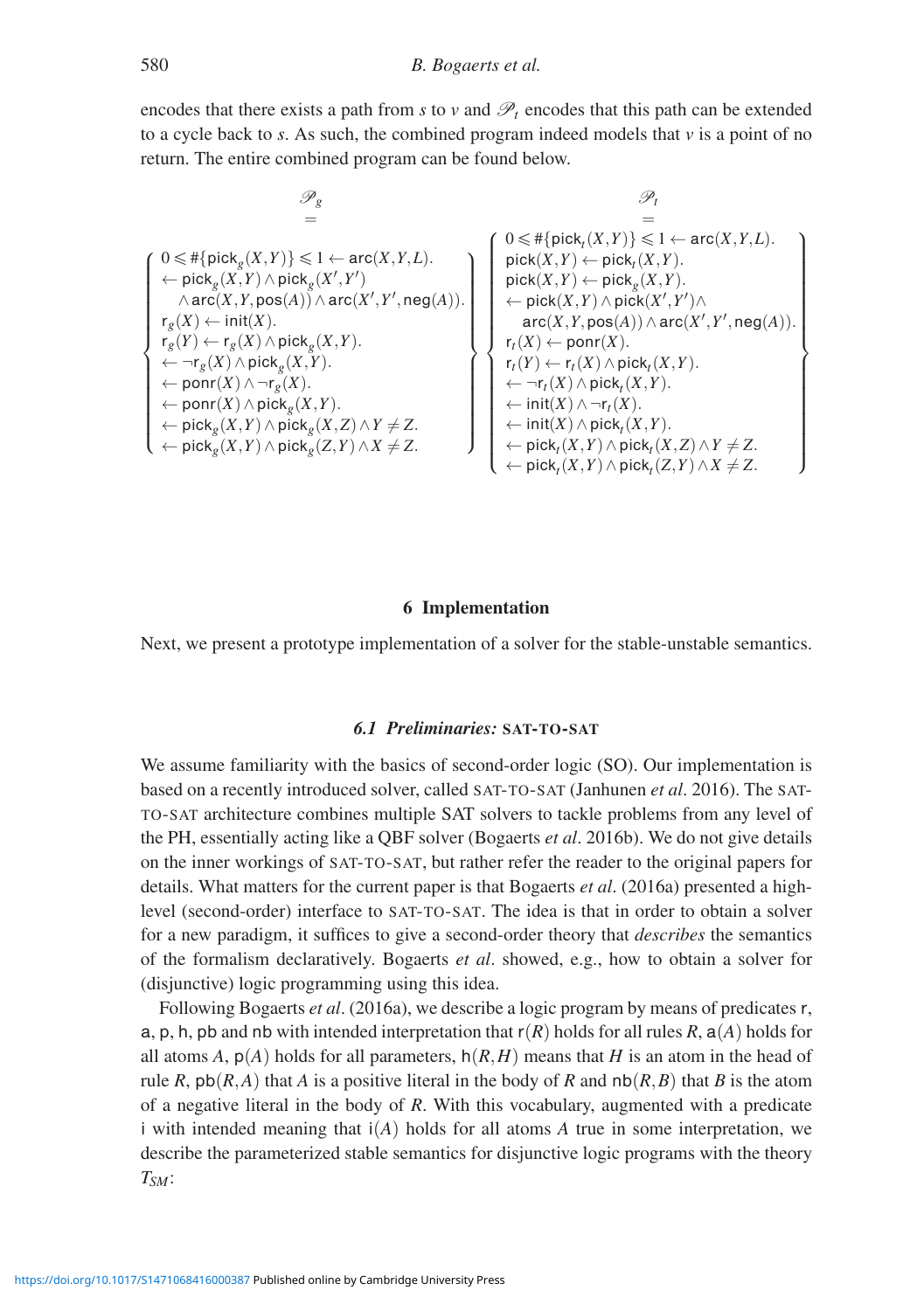$$
\forall A : i(A) \Rightarrow a(A). \n\forall R : r(R) \Rightarrow ((\forall A : pb(R, A) \Rightarrow i(A)) \land (\forall B : nb(R, B) \Rightarrow \neg i(B)) \Rightarrow \n\exists H : h(R, H) \land i(H)). \n(\forall A : i'(A) \Rightarrow i(A)) \land (\exists A : i(A) \land \neg i'(A)) \land (\forall A : p(A) \Rightarrow (i'(A) \Leftrightarrow i(A))) \land \n\forall R : r(R) \Rightarrow ((\forall A : pb(R, A) \Rightarrow i'(A)) \land \n(\forall B : nb(R, B) \Rightarrow \neg i(B)) \Rightarrow \exists H : h(R, H) \land i'(H)).
$$

The first part of this theory expresses that i is interpreted as a model of  $\mathscr{P}$ : the constraint  $i(A) \Rightarrow a(A)$  expresses that the interpretation is a subset of the vocabulary and the second constraint expresses that whenever the body of a rule is satisfied in i, so is at least one of its head atoms. The constraint  $\neg \exists i' \dots$  expresses that *i* is  $\subseteq$ -minimal: there cannot be an interpretation  $i' \subsetneq i$  that agrees with i on the parameters and that is a model of the reduct of  $\mathscr P$  with respect to i. In other words, whenever i' satisfies all positive literals in the body of a rule *R* and i satisfies all negative literals in the body of *R*, i' must also satisfy some atom in the head of *R*.

#### *Theorem 6.1* (*Theorem 4.1 of (Bogaerts et al. 2016a)*)

Let  $\mathscr P$  be a (disjunctive) logic program and *I* an interpretation that interprets  $\{a, r, p, pb, nb,$ h} according to  $\mathscr{P}$ . Then,  $I \models T_{SM}$  if and only if i<sup>*I*</sup> is a parameterized stable model of  $\mathscr{P}$ .

From Theorem 6.1, it follows that feeding  $T_{SM}$  to SAT-TO-SAT results in a solver for disjunctive logic programs. The same theory also works for normal logic programs.

# *6.2 An implementation on top of* **SAT-TO-SAT**

In order to obtain a solver for our new paradigm in the spirit of Bogaerts *et al*. (2016a), we need to provide a second order specification of our semantics. A first observation is that we can reuse the theory  $T_{SM}$  from the previous section, both to enforce that *I* is a stable model of  $\mathcal{P}_g$  and that there exists no stable model of  $\mathcal{P}_t$  that coincides with *I* on the shared vocabulary. When translating the definition of stable-unstable models to secondorder logic, we obtain the following theory

$$
T_{SU} = \left\{ \begin{array}{c} T_{SM}[r/r_g, \mathbf{a}/\mathbf{a}_g, \mathsf{p}/\mathsf{p}_g, \mathsf{h}/\mathsf{h}_g, \mathsf{pb}/\mathsf{pb}_g, \mathsf{nb}/\mathsf{nb}_g]. \\ \neg \exists \mathsf{i}_t : T_{SM}[r/r_t, \mathbf{a}/\mathbf{a}_t, \mathsf{h}/\mathsf{h}_t, \mathsf{pb}/\mathsf{pb}_t, \mathsf{nb}/\mathsf{nb}_t, \mathsf{i}/\mathsf{i}_t, \mathsf{p}/\mathsf{p}_t] \\ \wedge (\forall A : \mathbf{a}_g(A) \wedge \mathbf{a}_t(A) \Rightarrow (\mathsf{i}(A) \Leftrightarrow \mathsf{i}_t(A))). \end{array} \right\},
$$

where  $T_{SM}[r/r_g]$  abbreviates a second-order theory obtained from  $T_{SM}$  by replacing all free occurrences of r by r*g*.

# *Theorem 6.2*

 $\sqrt{ }$  $\int$ 

 $\begin{bmatrix} \frac{1}{2} & \frac{1}{2} & \frac{1}{2} & \frac{1}{2} & \frac{1}{2} & \frac{1}{2} & \frac{1}{2} & \frac{1}{2} & \frac{1}{2} & \frac{1}{2} & \frac{1}{2} & \frac{1}{2} & \frac{1}{2} & \frac{1}{2} & \frac{1}{2} & \frac{1}{2} & \frac{1}{2} & \frac{1}{2} & \frac{1}{2} & \frac{1}{2} & \frac{1}{2} & \frac{1}{2} & \frac{1}{2} & \frac{1}{2} & \frac{1}{2} & \frac{1}{2} & \frac{1}{2$ 

Let  $(\mathscr{P}_g, \mathscr{P}_t)$  be a combined logic program and *I* an interpretation that interprets  $\{a_g, r_g, p_g,$  $p\{b_g, nb_g, h_g\}$  according to  $\mathcal{P}_g$  and  $\{a_t, r_t, p_t, pb_t, nb_t, h_t\}$  according to  $\mathcal{P}_t$ . Then,  $I \models T_{SU}$ if and only if  $i^I$  is a stable-unstable model of  $(\mathscr{P}_g, \mathscr{P}_t)$ .

#### *Proof*

Theorem 6.1 ensures that the first sentence of this theory is equivalent with the condition of *i*<sup>*I*</sup> being a stable model of  $\mathcal{P}_g$ . Also, the second sentence states that one cannot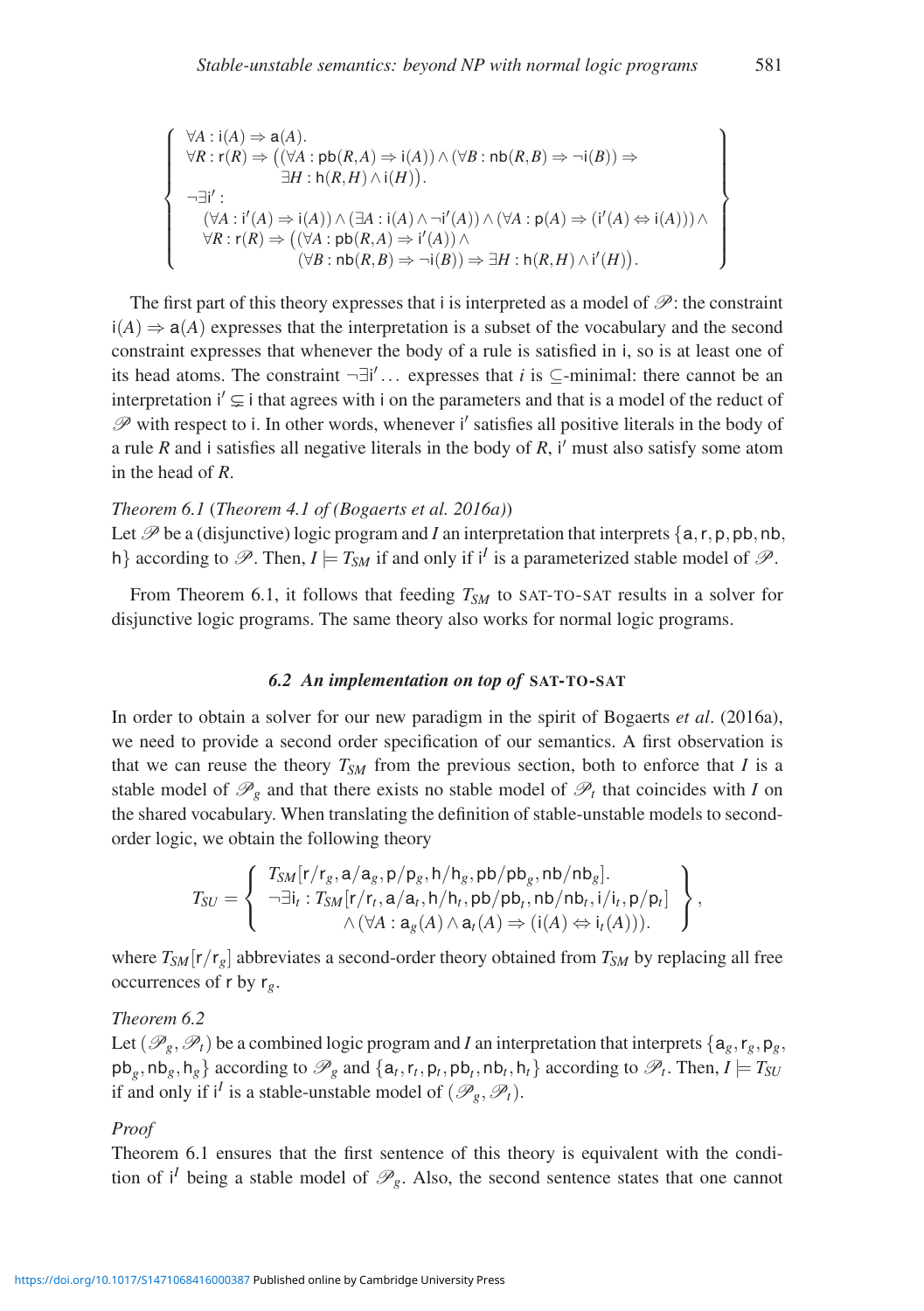have an interpretation  $i_t$  that coincides with  $i^I$  on shared atoms (those that are in both  $a_g$ and  $a_t$ ) and is a stable model of  $\mathcal{P}_t$ . This is exactly the definition of the stable-unstable semantics.  $\Box$ 

Providing an ASCII representation of *T<sub>SU</sub>* to the second-order interface of SAT-TO-SAT immediately results in a solver that generates stable-unstable models of a combined logic program. Our implementation, which is available online<sup>2</sup>, consists only of the secondorder theory above and some marshaling (to support ASP-Core-2 format and to exploit the symbol table to identify which atoms from different programs are actually the same). The overall workflow of our tool is as follows. We take, as input, three logic programs:  $\mathcal{P}_g$ (a non-ground generate program),  $\mathscr{P}_t$  (a non-ground test program) and  $\mathscr{P}_i$  (an instance). We then use GRINGO (Gebser *et al.* 2007) to ground  $\mathscr{P}_g \cup \mathscr{P}_i$  and  $\mathscr{P}_t \cup \mathscr{P}_i$ . Next, we interpret  $a_x$ ,  $r_x$ ,  $p_x$ ,  $pb_x$ ,  $nb_x$  and  $h_x$  (for  $x \in \{g, t\}$ ) according to the reified representation of the two resulting ground programs. Such an interpretation is fed to SAT-TO-SAT along with the ASCII representation of  $T_{SU}$ ; SAT-TO-SAT uses these to compute stable-unstable models of the original combined program  $(\mathscr{P}_g \cup \mathscr{P}_i, \mathscr{P}_t \cup \mathscr{P}_i)$ .

The implementation described above is proof-of-concept by nature and we plan to implement this technique natively on top of the CLASP solver (Drescher *et al*. 2008; Gebser *et al*. 2015). In spite of its prototypical nature, the current implementation is based on a state-of-the-art architecture shared by many QBF solvers and thus expected to perform reasonably well. This is especially the case when we go beyond the complexity class  $\Sigma_2^P$  in the next section.

# **7** Beyond  $\Sigma_2^P$  with normal logic programs

In this section, we show how the ideas of this paper generalize to capture the entire PH. To this end, the definition of a combined logic program is turned into a recursive definition of *k*-combined programs where the parameter  $k \geq 1$  reflects the *depth* of the combination.

# *Definition 7.1* (*k-combined program*)

- 1. For  $k = 1$ , a 1-*combined program* is defined as a normal program  $P$  over a vocabulary <sup>σ</sup>, parameterized by a vocabulary <sup>τ</sup> ⊆ <sup>σ</sup>.
- 2. For  $k > 1$ , a *k-combined* program is a pair  $(\mathcal{P}, \mathcal{C})$  where  $\mathcal P$  is a normal program over a vocabulary  $\sigma$ , parameterized by a vocabulary  $\tau \subseteq \sigma$  and  $\mathscr C$  is a  $(k-1)$ -combined program over a vocabulary  $\sigma'$ , parameterized by  $\sigma \cap \sigma'$ .

Note that *combined programs* (Definition 4.1) directly correspond to *k*-combined programs with  $k = 2$ . Similarly, the semantics of *k*-combined programs also directly generalizes Definition 4.2:

# *Definition 7.2* (*Stable-unstable models for k-combined programs*)

A stable model *I* of  $\mathcal{P}$  is also called a *stable-unstable* model of a 1-combined program P. Let  $(\mathscr{P}, \mathscr{C})$  be a *k*-combined program with  $k > 1$  over a vocabulary  $\sigma$ , parameterized by  $\tau \subseteq \sigma$ , where  $\mathscr C$  has vocabulary  $\sigma'$ . A  $\sigma$ -interpretation *I* is a *stable-unstable model* of  $(\mathscr{P}, \mathscr{C})$ , if

<sup>2</sup> http://research.ics.aalto.fi/software/sat/sat-to-sat/so2grounder.shtml.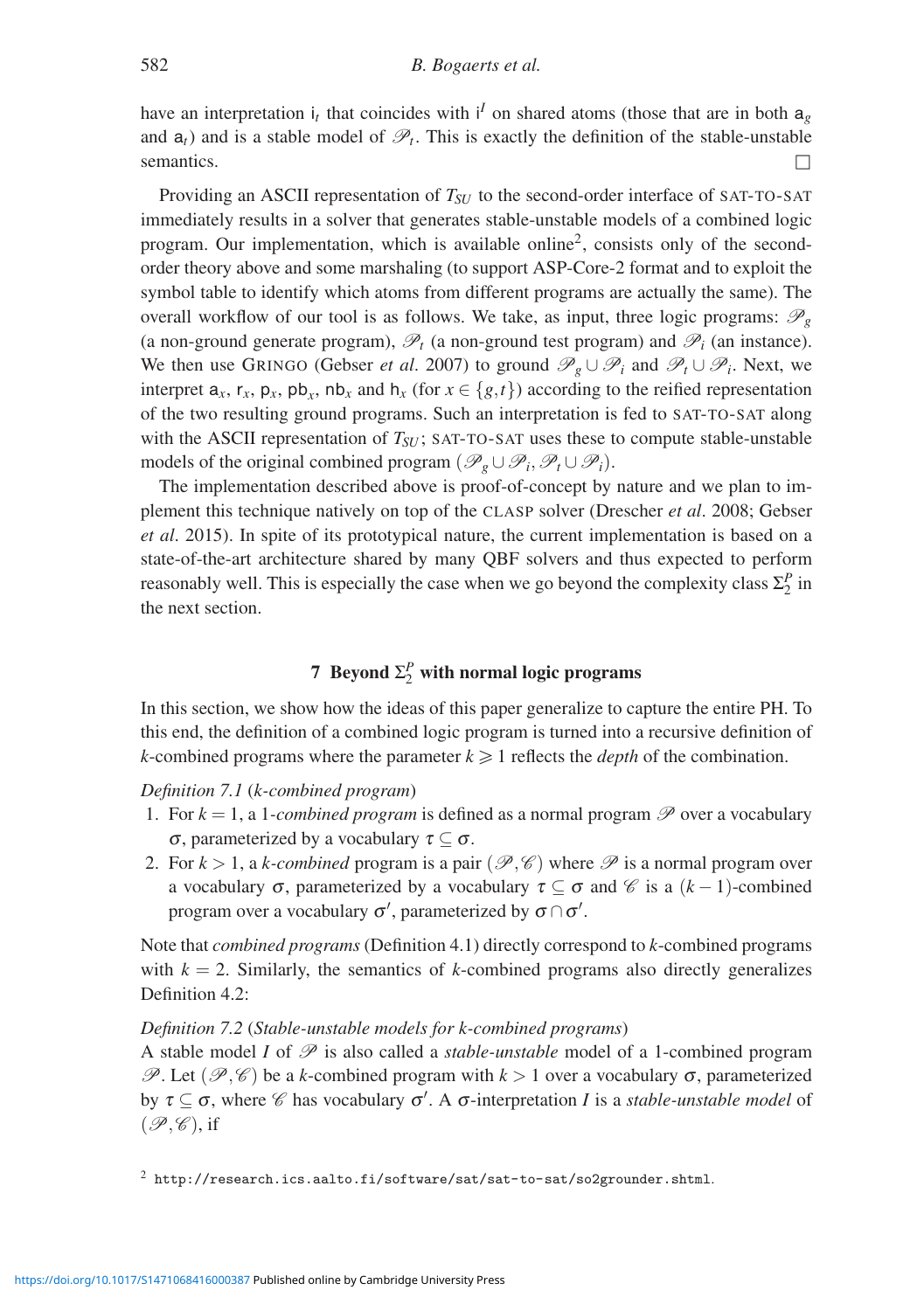- 1. *I* is a parameterized stable model of  $\mathscr P$  and
- 2. there is no stable-unstable model *J* of  $\mathscr C$  such that  $I \cap \sigma' = J \cap \sigma$ .

#### *Example 7.3* (*Example 4.3 continued*)

Consider program  $\mathcal{P}_3 = \{e \leftarrow e \cdot d \leftarrow e\}$  over vocabulary  $\sigma_3 = \{d, e\}$ . Program  $\mathcal{P}_3$ has one stable model, namely  $\emptyset$ . This model is also a stable-unstable model of the 3combined program  $(\mathscr{P}_3,(\mathscr{P}_2,\mathscr{P}_1))$  since it does not coincide with a stable-unstable model of  $(\mathscr{P}_2, \mathscr{P}_1)$  on  $\sigma_3 \cap \sigma_2 = \{d\}.$ 

The complexity of deciding whether a *k*-combined program ( $\mathscr{P}, \mathscr{C}$ ) has a stable-unstable model depends on the depth *k* of the combination.

# *Theorem 7.4*

It is  $\Sigma_k^P$ -complete to decide if a finite *k*-combined program has a stable-unstable model.

# *Proof sketch*

The case  $k = 1$  follows from the results of Marek and Truszczynski (1999) and Theorem 4.4 corresponds to  $k = 2$ . Using either one as the base case, it can be proven inductively that the decision problem in question is NP-complete assuming the availability of an oracle from the class  $\Sigma_{k-1}^P$ , effectively a  $(k-1)$ -combined program in our constructions. Thus, steps in recursion depth match with the levels of the PH (in analogy to the number of quantifier alternations in QBFs).  $\Box$ 

# **8 Conclusion**

In this paper, we propose *combined logic programs* subject to the *stable-unstable semantics* as an alternative paradigm to disjunctive logic programs for programming on the second level of the polynomial hierarchy. We deploy *normal* logic programs as the base syntax for combined programs, but other equally complex classes can be exploited analogously. Our methodology surpasses the need for saturation and meta-interpretation techniques that have previously been used to encode oracles within disjunctive logic programs. The use of the new paradigm is illustrated in terms of application problems and we also present a proofof-concept implementation on top of the solver SAT-TO-SAT. Moreover, we show how combined programs provide a gateway to programming on any level *k* of the polynomial hierarchy with normal logic programs using the idea of recursive combination to depth *k*. In this sense, our formalism can be seen as a hybrid between QBFs and logic programs, combining desirable features from both.

#### **References**

- ANDRES, B., RAJARATNAM, D., SABUNCU, O. AND SCHAUB, T. 2015. Integrating ASP into ROS for reasoning in robots. In *Proceedings of the 13th International Conference on Logic Programming and Non-monotonic Reasoning, LPNMR 2015*, Lecture Notes in Computer Science, vol. 9345. Springer, Lexington, Kentucky, USA, 69–82.
- BEN-ELIYAHU, R. AND DECHTER, R. 1994. Propositional semantics for disjunctive logic programs. *Ann. Math. Artif. Intell. 12,* 1–2, 53–87.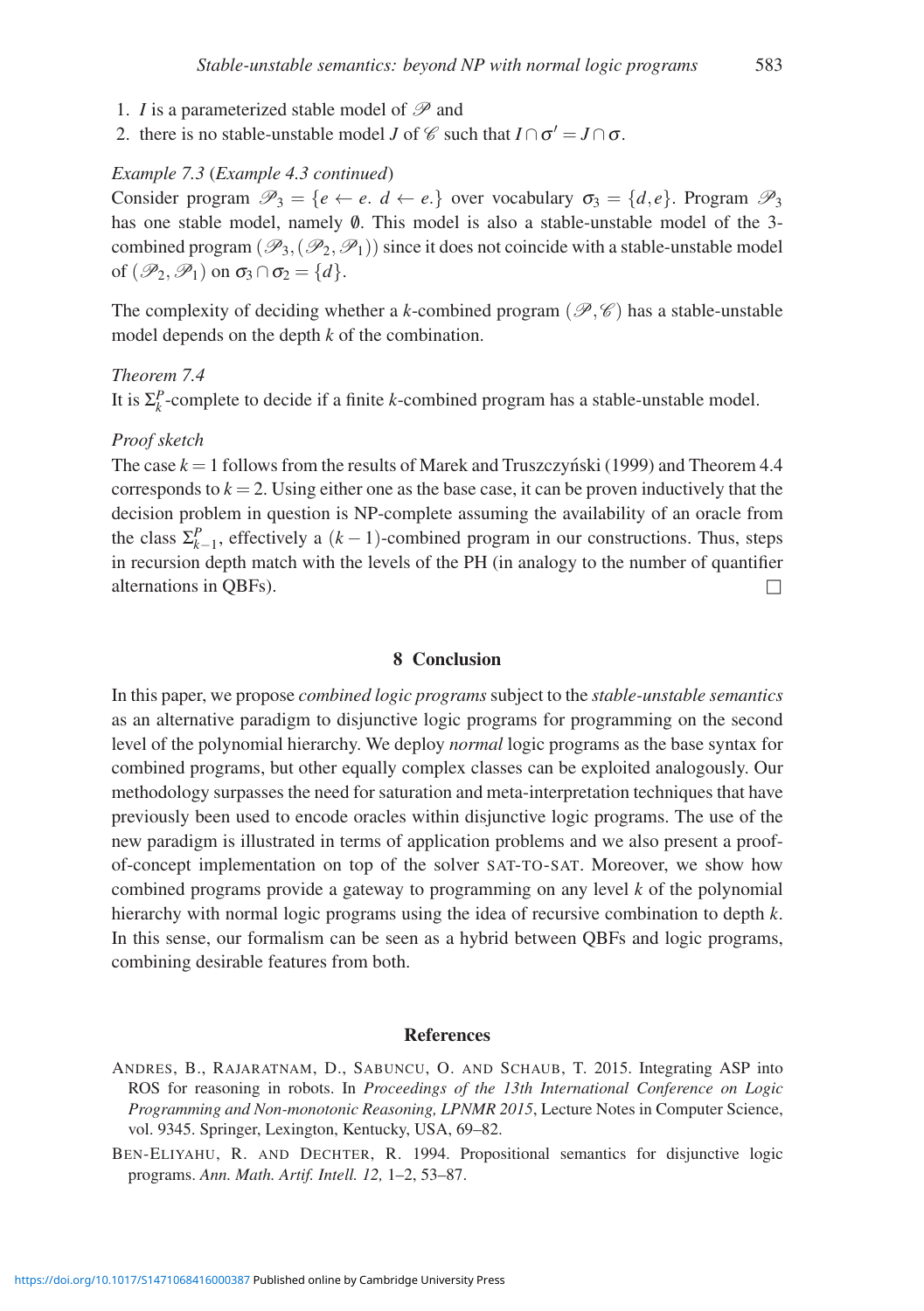- BOGAERTS, B., JANHUNEN, T. AND TASHARROFI, S. 2016a. Declarative solver development: Case studies. In *Proceedings of the 15th International Conference on Principles of Knowledge Representation and Reasoning, KR 2016*. AAAI Press, Cape Town, South Africa, 74–83.
- BOGAERTS, B., JANHUNEN, T. AND TASHARROFI, S. 2016b. Solving QBF instances with nested SAT solvers. In *Proceedings of the AAAI-16 Workshop on Beyond NP*. AAAI Press, Phoenix, Arizona, 307–313.
- BOGAERTS, B., JANSEN, J., BRUYNOOGHE, M., DE CAT, B., VENNEKENS, J. AND DENECKER, M. 2014. Simulating dynamic systems using linear time calculus theories. *Theory and Practice of Logic Programming 14,* 4–5 (7), 477–492.
- BOMANSON, J. AND JANHUNEN, T. 2013. Normalizing cardinality rules using merging and sorting constructions. In *Proceedings of the 12th International Conference on Logic Programming and Non-monotonic Reasoning, LPNMR 2013*, Lecture Notes in Computer Science, vol. 8148. Springer, Corunna, Spain, 187–199.
- BROOKS, D. R., ERDEM, E., ERDOGAN, S. T., MINETT, J. W. AND RINGE, D. 2007. Inferring phylogenetic trees using answer set programming. *J. Autom. Reasoning 39,* 4, 471–511.
- BRUYNOOGHE, M., BLOCKEEL, H., BOGAERTS, B., DE CAT, B., DE POOTER, S., JANSEN, J., LABARRE, A., RAMON, J., DENECKER, M. AND VERWER, S. 2015. Predicate logic as a modeling language: modeling and solving some machine learning and data mining problems with IDP3. *Theory and Practice of Logic Programming 15,* 6 (November), 783–817.
- CALIMERI, F., FABER, W., GEBSER, M., IANNI, G., KAMINSKI, R., KRENNWALLNER, T., LEONE, N., RICCA, F. AND SCHAUB, T. 2013. ASP-Core-2 input language format. Tech. rep., ASP Standardization Working Group.
- CALIMERI, F., GEBSER, M., MARATEA, M. AND RICCA, F. 2016. Design and results of the fifth answer set programming competition. *Artif. Intell. 231*, 151–181.
- DENECKER, M., LIERLER, Y., TRUSZCZYŃSKI, M. AND VENNEKENS, J. 2012. A Tarskian informal semantics for answer set programming. In *Technical Communications of the 28th International Conference on Logic Programming, ICLP 2012*. LIPIcs, vol. 17. Schloss Dagstuhl - Leibniz-Zentrum fuer Informatik, Budapest, Hungary, 277–289.
- DENECKER, M. AND VENNEKENS, J. 2007. Well-founded semantics and the algebraic theory of non-monotone inductive definitions. In *Proceedings of the 9th International Conference on Logic Programming and Non-monotonic Reasoning, LPNMR 2007*, Lecture Notes in Computer Science, vol. 4483. Springer, Tempe, Arizona, USA, 84–96.
- DRESCHER, C., GEBSER, M., GROTE, T., KAUFMANN, B., KÖNIG, A., OSTROWSKI, M. AND SCHAUB, T. 2008. Conflict-driven disjunctive answer set solving. In *Proceedings of the 11th International Conference on Principles of Knowledge Representation and Reasoning, KR 2008*. AAAI Press, Sydney, Australia, 422–432.
- EITER, T. AND GOTTLOB, G. 1995. On the computational cost of disjunctive logic programming: Propositional case. *Ann. Math. Artif. Intell. 15,* 3–4, 289–323.
- EITER, T., GOTTLOB, G. AND VEITH, H. 1997. Modular logic programming and generalized quantifiers. In *Proceedings of the 4th International Conference on Logic Programming and Nonmonotonic Reasoning, LPNMR 1997*, Lecture Notes in Computer Science, vol. 1265. Springer, Dagstuhl Castle, Germany, 289–308.
- EITER, T. AND POLLERES, A. 2006. Towards automated integration of guess and check programs in answer set programming: a meta-interpreter and applications. *Theory and Practice of Logic Programming 6,* 1–2, 23–60.
- EMERSON, E. A. AND JUTLA, C. S. 1991. Tree automata, mu-calculus and determinacy. In *Proceedings of the 32nd Annual Symposium on Foundations of Computer Science, FOCS 1991*. IEEE Computer Society, San Juan, Puerto Rico, 368–377.
- GEBSER, M., HARRISON, A., KAMINSKI, R., LIFSCHITZ, V. AND SCHAUB, T. 2015. Abstract gringo. *Theory and Practice of Logic Programming 15,* 4–5, 449–463.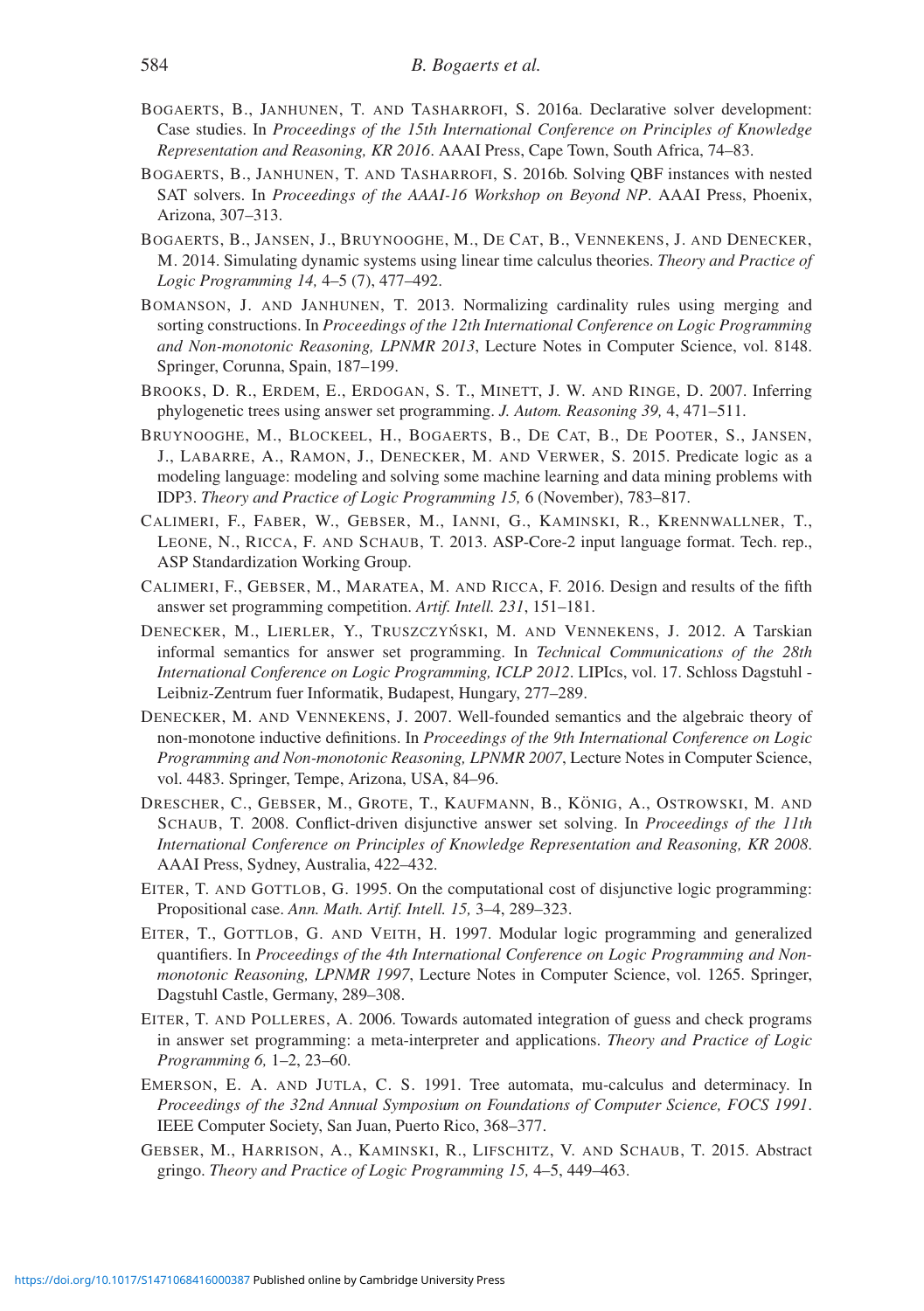- GEBSER, M., KAMINSKI, R., KAUFMANN, B., ROMERO, J. AND SCHAUB, T. 2015. Progress in clasp series 3. In *Proceedings of the 13th International Conference on Logic Programming and Non-monotonic Reasoning, LPNMR 2015*, Lecture Notes in Computer Science, vol. 9345. Springer, Lexington, Kentucky, USA, 368–383.
- GEBSER, M., KAMINSKI, R. AND SCHAUB, T. 2011. Complex optimization in answer set programming. *Theory and Practice of Logic Programming 11,* 4–5, 821–839.
- GEBSER, M., SCHAUB, T. AND THIELE, S. 2007. GrinGo: A new grounder for Answer Set Programming. In *Proceedings of the 9th International Conference on Logic Programming and Non-monotonic Reasoning, LPNMR 2007*, Lecture Notes in Computer Science, vol. 4483. Springer, Tempe, Arizona, USA, 266–271.
- GELFOND, M. AND LIFSCHITZ, V. 1988. The stable model semantics for logic programming. In *Proceedings of the Fifth International Conference on Logic Programming, ICLP 1988*. MIT Press, Seattle, Washington, USA, 1070–1080.
- GELFOND, M. AND LIFSCHITZ, V. 1991. Classical negation in logic programs and disjunctive databases. *New Generation Computing 9,* 3/4, 365–385.
- GELFOND, M. AND PRZYMUSINSKA, H. 1996. Towards a theory of elaboration tolerance: Logic programming approach. *Int. J. of Soft. Eng. and Knowl. Eng. 6,* 1, 89–112.
- GRASSO, G., IIRITANO, S., LEONE, N. AND RICCA, F. 2009. Some DLV applications for knowledge management. In *Proceedings of the 10th International Conference on Logic Programming and Non-monotonic Reasoning, LPNMR 2009*, Lecture Notes in Computer Science, vol. 5753. Springer, Potsdam, Germany, 591–597.
- HELJANKO, K., KEINÄNEN, M., LANGE, M. AND NIEMELÄ, I. 2012. Solving parity games by a reduction to SAT. *J. Comput. Syst. Sci. 78,* 2, 430–440.
- JANHUNEN, T., GEBSER, M., RINTANEN, J., NYMAN, H., PENSAR, J. AND CORANDER, J. 2015. Learning discrete decomposable graphical models via constraint optimization. *Statistics and Computing*. Advance access.
- JANHUNEN, T., NIEMELÄ, I., SEIPEL, D., SIMONS, P. AND YOU, J. 2006. Unfolding partiality and disjunctions in stable model semantics. *ACM Trans. Comput. Log. 7,* 1, 1–37.
- JANHUNEN, T., TASHARROFI, S. AND TERNOVSKA, E. 2016. SAT-TO-SAT: Declarative extension of SAT solvers with new propagators. In *Proceedings of the 30th AAAI Conference on Artificial Intelligence, AAAI 2016*. AAAI Press, Phoenix, Arizona, USA, 978–984.
- KOPONEN, L., OIKARINEN, E., JANHUNEN, T. AND SÄILÄ, L. 2015. Optimizing phylogenetic supertrees using answer set programming. *Theory and Practice of Logic Programming 15,* 4–5, 604–619.
- LEONE, N., PFEIFER, G., FABER, W., EITER, T., GOTTLOB, G., PERRI, S. AND SCARCELLO, F. 2006. The DLV system for knowledge representation and reasoning. *ACM Trans. Comput. Log. 7,* 3, 499–562.
- LEONE, N., ROSATI, R. AND SCARCELLO, F. 2001. Enhancing answer set planning. In *Proceedings of the IJCAI-01 Workshop on Planning under Uncertainty and Incomplete Information*. Seattle, Washington, USA.
- LIFSCHITZ, V. 1999. Answer set planning. In *Proceedings of the 16th International Conference on Logic Programming, ICLP 1999*. MIT Press, Las Cruses, New Mexico, USA, 23–37.
- LINDSTRÖM, P. 1966. First order predicate logic with generalized quantifiers. *Theoria 32*, 3, 186– 195.
- MAREK, V. AND TRUSZCZYŃSKI, M. 1999. Stable models and an alternative logic programming paradigm. In *The Logic Programming Paradigm: A 25-Year Perspective*. Springer-Verlag, Berlin Heidelberg, 375–398.
- MOSTOWSKI, A. 1957. On a generalization of quantifiers. *Fundamenta Mathematicae 44,* 1, 12–36.